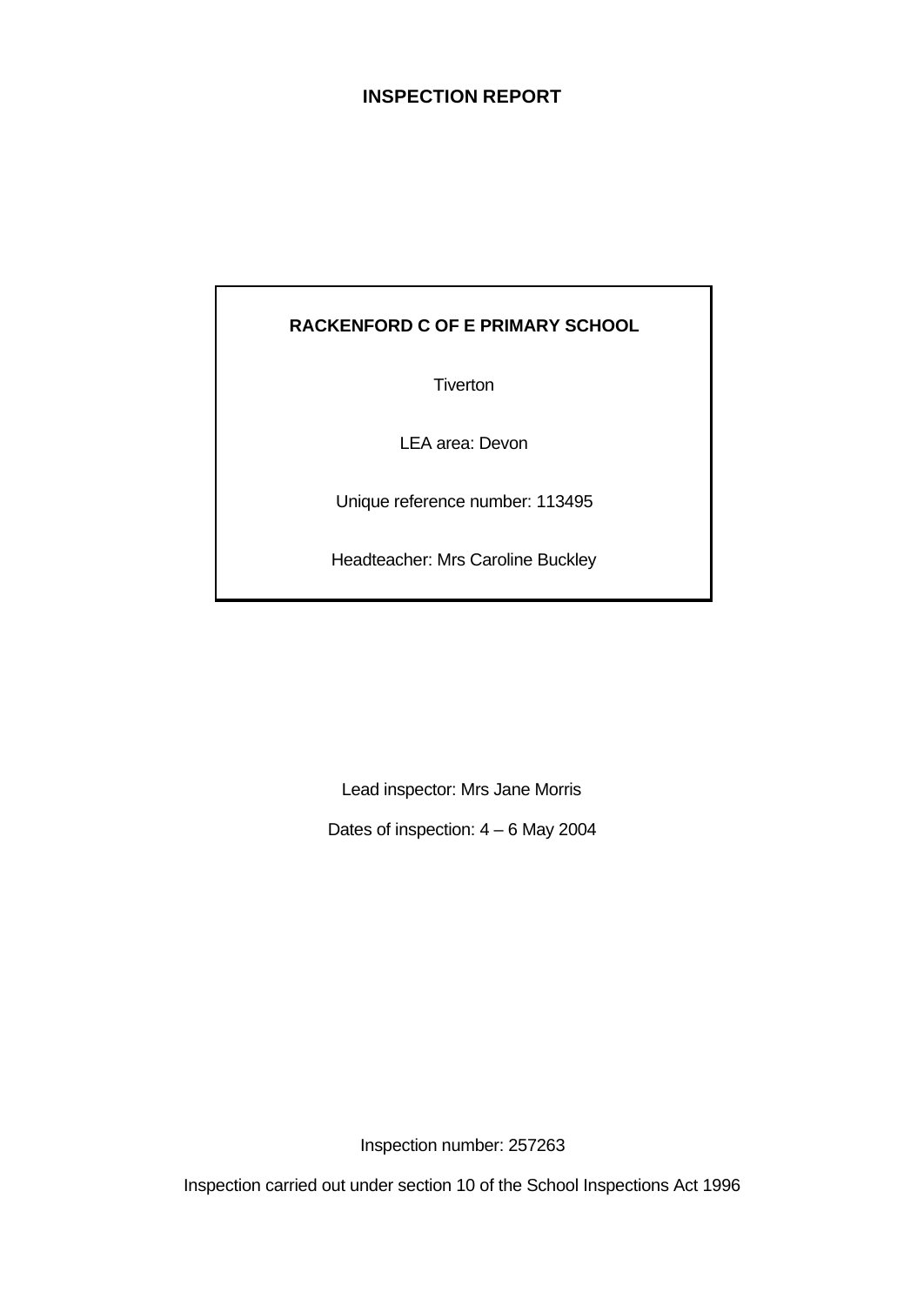## © Crown copyright 2004

This report may be reproduced in whole or in part for non-commercial educational purposes, provided that all extracts quoted are reproduced verbatim without adaptation and on condition that the source and date thereof are stated.

Further copies of this report are obtainable from the school. Under the School Inspections Act 1996, the school must provide a copy of this report and/or its summary free of charge to certain categories of people. A charge not exceeding the full cost of reproduction may be made for any other copies supplied.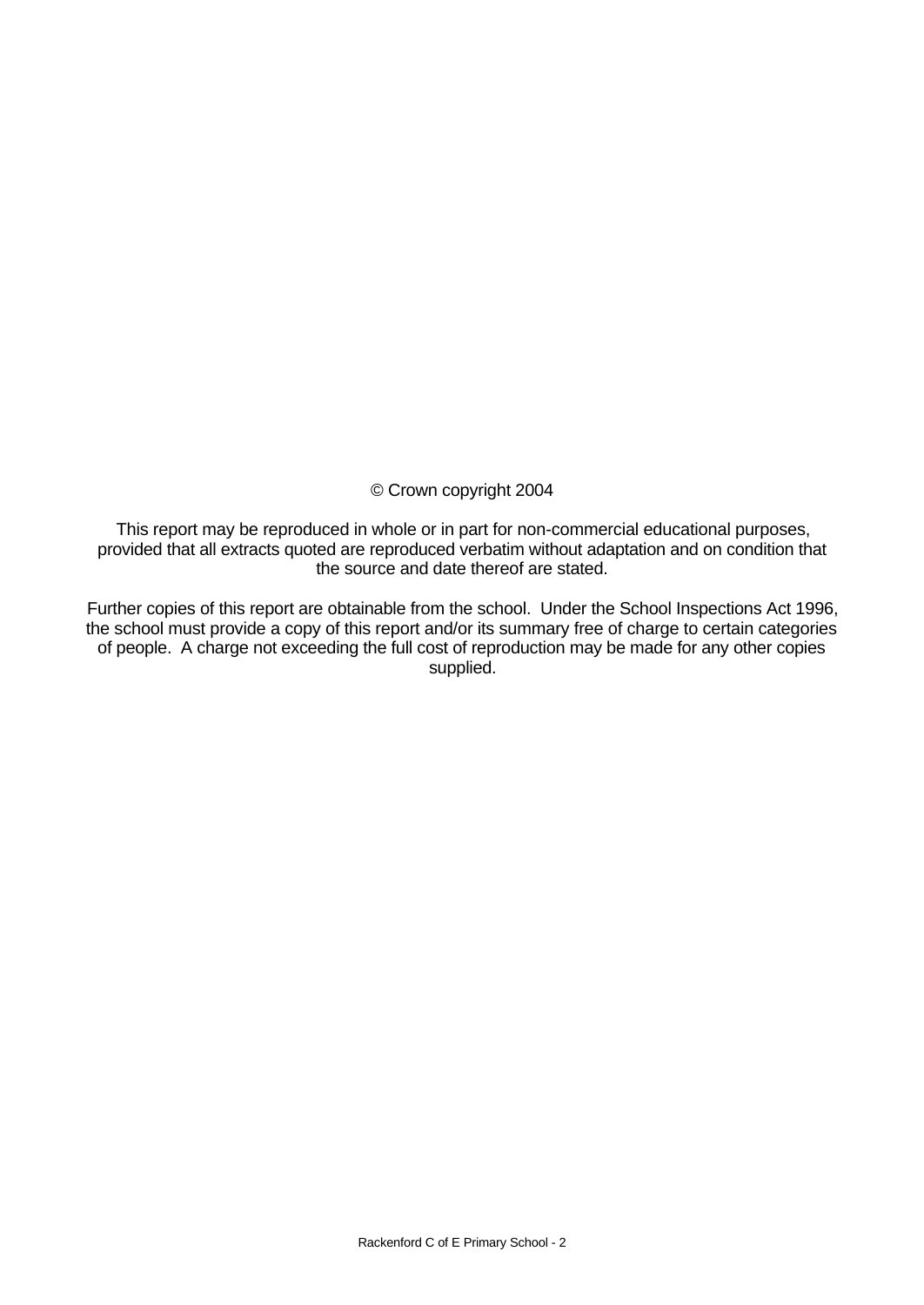## **INFORMATION ABOUT THE SCHOOL**

| Type of school:                                       | Primary                                         |
|-------------------------------------------------------|-------------------------------------------------|
| School category:                                      | <b>Voluntary Aided</b>                          |
| Age range of pupils:                                  | 4 to 11 years                                   |
| Gender of pupils:                                     | Mixed                                           |
| Number on roll:                                       | 56                                              |
| School address:                                       | Rackenford<br>Tiverton                          |
| Postcode:                                             | Devon<br><b>EX16 8DU</b>                        |
| Telephone number:                                     | 01884 881 354                                   |
| Fax number:                                           | 01884 881 354                                   |
| Appropriate authority:<br>Name of chair of governors: | The governing body<br><b>Mrs Helen Morrison</b> |
| Date of previous inspection:                          | 30 March 1998                                   |

## **CHARACTERISTICS OF THE SCHOOL**

This is a small, very rural, Church of England primary school with 56 pupils on roll. Pupils come from the village of Rackenford as well as from nearby hamlets and farms. A small number of pupils come from further afield, including some who travel the eight miles from Tiverton in order to attend. Pupils' home backgrounds are diverse in socio-economic terms and are average overall. All pupils are of white British heritage and have English as their mother tongue. The number of pupils joining and leaving the school at times other than those expected is currently below average but has been considerably higher in the recent past. Attainment on entry to school varies significantly from year to year but it is average overall. Very few children have access to any pre-school education. Sixteen per cent of pupils are on the school's register of special educational needs. This is about average. Two pupils have a statement of special educational need. At over three and half per cent, this is well above average. Pupils' special needs are physical, emotional and learning related. The greater proportion of pupils with special educational needs is in Years 5 and 6.

Pupils are taught in two classes with reception and Years 1 and 2 being in Class 1 and Years 3 to 6 in Class 2. The headteacher is the only full-time member of staff. She teaches the older pupils for three days a week with an additional teacher taking the class for the remaining two. Two teachers share responsibility for the class of younger pupils.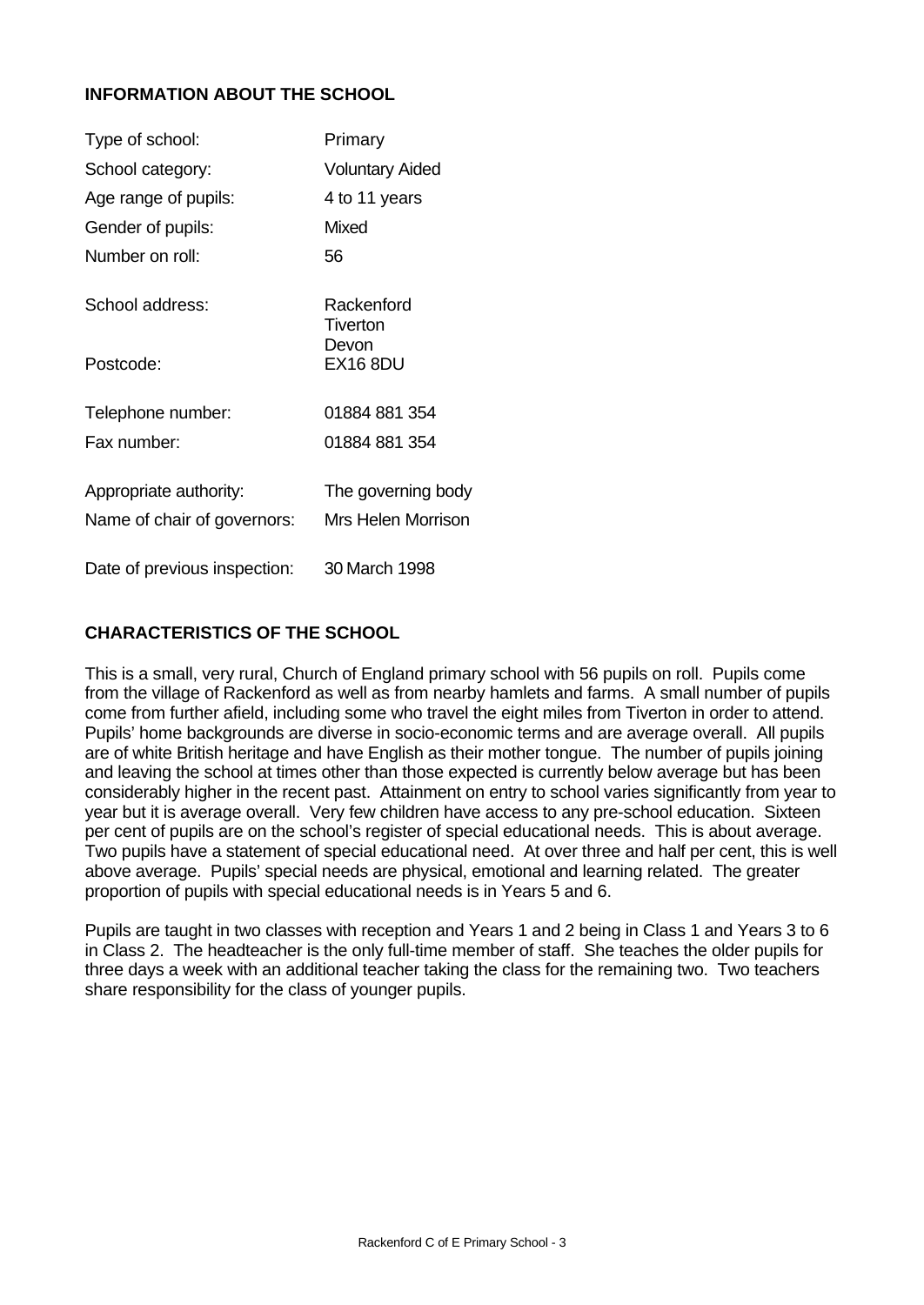# **INFORMATION ABOUT THE INSPECTION TEAM**

| Members of the inspection team |                               |                | <b>Subject responsibilities</b>             |  |
|--------------------------------|-------------------------------|----------------|---------------------------------------------|--|
| 18270                          | Mrs Jane Morris               | Lead inspector | <b>Foundation Stage</b>                     |  |
|                                |                               |                | English as an additional language           |  |
|                                |                               |                | English                                     |  |
|                                |                               |                | Art and design                              |  |
|                                |                               |                | Design and technology                       |  |
|                                |                               |                | <b>Music</b>                                |  |
|                                |                               |                | Physical education                          |  |
| 9769                           | <b>Mrs Margaret Morrissey</b> | Lay inspector  |                                             |  |
| 8864                           | Mr Peter Clifton              | Team inspector | Special educational needs                   |  |
|                                |                               |                | <b>Mathematics</b>                          |  |
|                                |                               |                | Science                                     |  |
|                                |                               |                | Information and communication<br>technology |  |
|                                |                               |                | Geography                                   |  |
|                                |                               |                | History                                     |  |

The inspection contractor was:

Cambridge Education Associates

Demeter House Station Road Cambridge CB1 2RS

Any concerns or complaints about the inspection or the report should be made initially to the inspection contractor. The procedures are set out in the leaflet *'Complaining about Ofsted Inspections'*, which is available from Ofsted Publications Centre (telephone 07002 637833) or Ofsted's website (www.ofsted.gov.uk).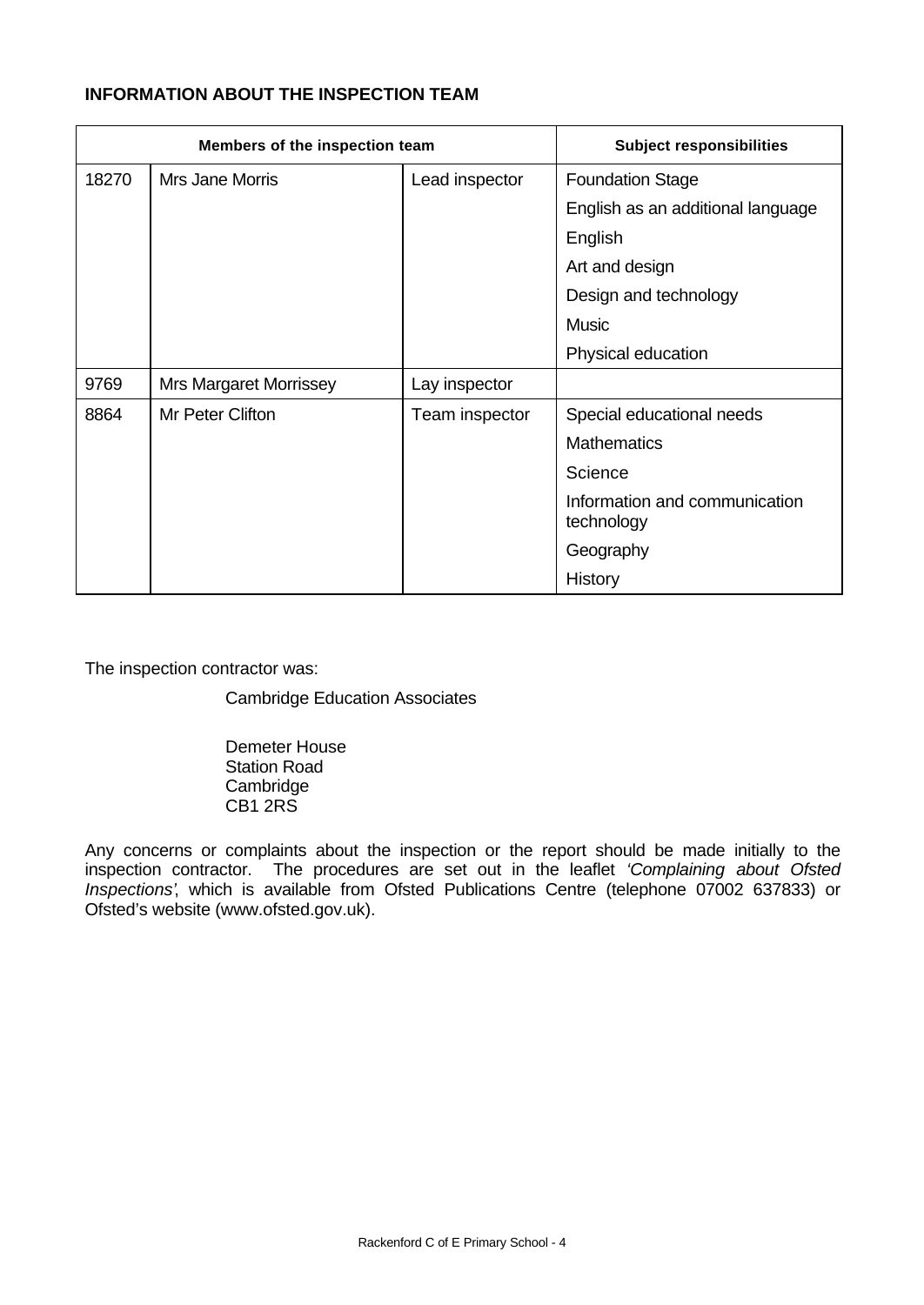## **REPORT CONTENTS**

|                                                                                                                                    | Page |
|------------------------------------------------------------------------------------------------------------------------------------|------|
| <b>PART A: SUMMARY OF THE REPORT</b>                                                                                               | 6    |
| <b>PART B: COMMENTARY ON THE MAIN INSPECTION FINDINGS</b>                                                                          |      |
| <b>STANDARDS ACHIEVED BY PUPILS</b>                                                                                                | 8    |
| Standards achieved in areas of learning and subjects                                                                               |      |
| Pupils' attitudes, values and other personal qualities                                                                             |      |
| <b>QUALITY OF EDUCATION PROVIDED BY THE SCHOOL</b>                                                                                 | 11   |
| Teaching and learning<br>The curriculum<br>Care, guidance and support<br>Partnership with parents, other schools and the community |      |
| <b>LEADERSHIP AND MANAGEMENT</b>                                                                                                   | 15   |
| <b>PART C: THE QUALITY OF EDUCATION IN AREAS OF LEARNING AND</b><br><b>SUBJECTS</b>                                                | 18   |
| AREAS OF LEARNING IN THE FOUNDATION STAGE                                                                                          |      |
| <b>SUBJECTS IN KEY STAGES 1 AND 2</b>                                                                                              |      |
| <b>PART D: SUMMARY OF THE MAIN INSPECTION JUDGEMENTS</b>                                                                           | 27   |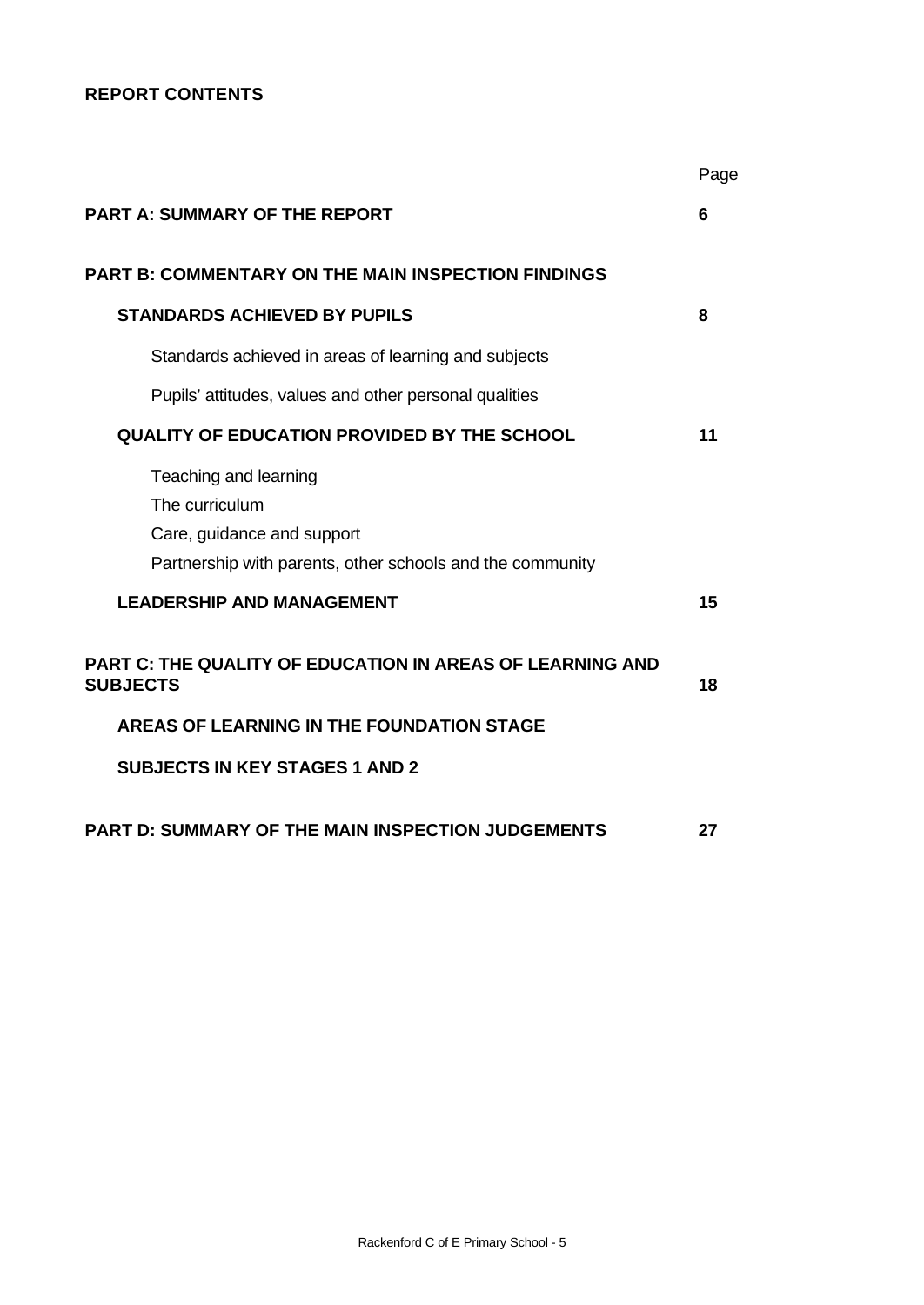# **PART A: SUMMARY OF THE REPORT**

# **OVERALL EVALUATION**

**The effectiveness of this school is good**.It provides satisfactory value for money. Good teaching and learning are augmented by effective assistants. Average standards are improving as is the satisfactory achievement. Better performance is already evident in younger year groups. The headteacher has very good leadership qualities. Supported by her very committed team and effective governors, she has made certain that this school is in a strong position to continue to move forward.

The school's main strengths and weaknesses are:

- Overall standards are above average at the end of Year 2 and in speaking and listening and reading at the end of Year 6.
- Provision in the Foundation Stage for reception children is very good.
- Standards in writing, problem solving in mathematics and information and communication technology (ICT) are currently below average at the end of Year 6.
- The high quality school improvement plan is steering improvement effectively, although opportunities to monitor teaching and share good practice are not highlighted sufficiently.
- Governors know the school very well and are guided by a very capable chair.
- Curriculum enrichment and the ethos provided by the school are particularly strong.
- Pupils behave very well in a school that has very good links with parents and the community.

Improvement since the previous inspection is good. All key issues raised have been addressed well. Standards at the end of Year 2 have improved as they have in science and music throughout the school. The very good leadership of the headteacher has ensured that school self-evaluation and improvement planning procedures are rigorous, and consequently this area of the school's work has improved significantly. The role of the governors is much stronger. There is an improved curriculum on offer to pupils although there is still more work to be done to improve writing, aspects of mathematics and ICT. The school is now providing a higher quality of care. Links with parents are better. The school building has been refurbished to provide more teaching space for Class 2 and a separate teaching area is now available to reception children. These worthwhile projects have improved the learning environment.

| <b>Results in National</b><br>Curriculum tests at the end |      | similar schools |      |      |
|-----------------------------------------------------------|------|-----------------|------|------|
| of Year 6, compared with:                                 | 2001 | 2002            | 2003 | 2003 |
| English                                                   | A*   | В               |      |      |
| mathematics                                               |      |                 | B    |      |
| science                                                   |      |                 |      |      |

#### **STANDARDS ACHIEVED**

*Key: A - well above average; B – above average; C – average; D – below average; E – well below average. Similar schools are those whose pupils attained similarly at the end of Year 2.*

**NB** Caution is needed in interpreting data in a school such as this as each pupil represents a large percentage. As almost half of the Year 6 pupils joined after Year 2, the prior attainment grade does not relate to the same group of pupils.

**Pupils achieve satisfactorily**.All pupils in reception and Years 1 and 2 achieve well for their ability. Those in Years 3 and 4 are also doing well but some older Year 5 and 6 pupils are having difficulty in making sufficient progress, especially in relation to their writing and mathematical problem solving. Currently, although achievement is satisfactory, standards are below average in these two important areas. In reading, standards are above average and in science they are average. A significant number of pupils in Years 5 and 6 have special educational needs and this is having an impact on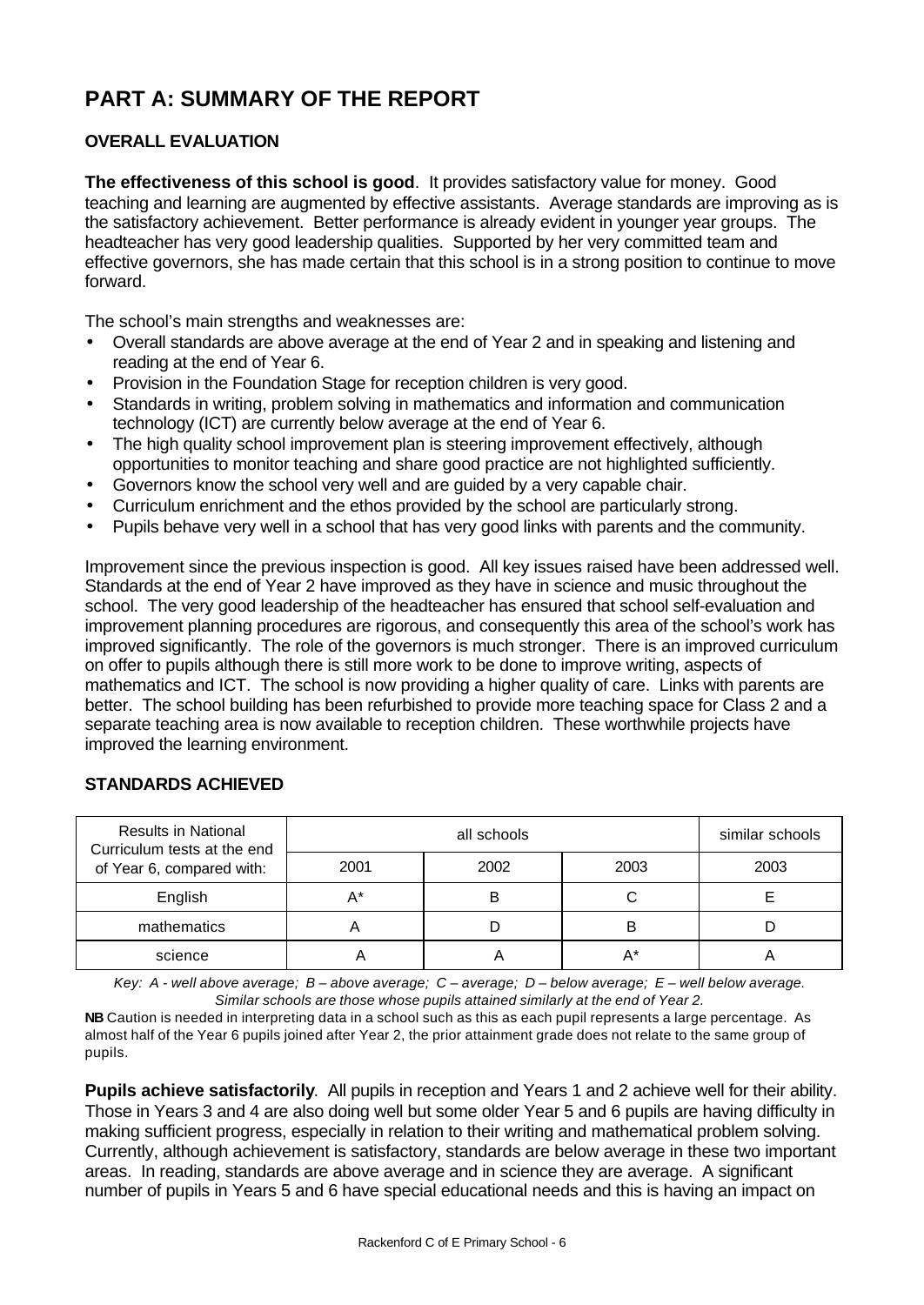standards at present. Last year, pupils' overall standards were better and in science they were reported as in the highest five per cent nationally, (A\*).

In 2003, standards at the end of Year 2 were well above average in reading and mathematics and average in writing. Currently, Year 2 pupils' standards are above average in reading and mathematics and average in writing. This group are achieving well and making good progress.

Children's attainment on entering the school varies considerably from year to year. Currently, standards are in line with those expected. Children are on target to reach, and some will exceed, the expected early learning goals on entry to Year 1. In their personal, social and emotional development children do very well and reach higher standards. They also develop their speaking and listening skills very well.

**Pupils' personal qualities, including their spiritual, moral, social and cultural development are good.** Pupils' attitudes and behaviour are very good. Attendance is very good.

#### **QUALITY OF EDUCATION**

#### **The quality of education provided by the school is good.**

**The quality of teaching and learning is good overall.** It is particularly effective for reception and Years 1 and 2 and this ensures all pupils achieve well. In Years 3 to 6 teachers strive to meet the diverse needs of four year groups of pupils in the one class. Literacy and numeracy teaching are satisfactory overall, but some aspects require further attention. Teachers know the needs of individuals and plan with effective teaching assistants to address these through good assessment strategies. Music and science are taught well throughout the school.

The quality of the curriculum is good. Very good extra-curricular provision enriches pupils' learning effectively and makes a significant contribution to their achievement especially in the arts. The very good care, guidance and support for pupils, partnerships with parents and affiliations with other schools, colleges and the community support pupils' achievements very effectively.

#### **LEADERSHIP AND MANAGEMENT**

**Leadership and management of the school are good.** The leadership of the headteacher is very good. She has the skills, vision and determination to move the school forward. Governors, led by a very capable chair, are supportive but challenging. Governance is good. All statutory requirements are met. The leadership of other key staff and the management of the school are all good.

## **PARENTS' AND PUPILS' VIEWS OF THE SCHOOL**

Parents have confidence in, and positive opinions of, the school. They like the welcoming atmosphere and the ethos that permeates throughout. Pupils enjoy life at Rackenford School. They are particularly impressed with the friendliness of their class-mates. Their views are sought and taken into consideration.

### **IMPROVEMENTS NEEDED**

The most important things the school should do to improve are:

- Follow closely and monitor rigorously the high quality school improvement plan that focuses correctly on promoting higher standards in writing, mathematical problem solving and ICT by the end of Year 6.
- Provide more opportunities for teachers to monitor lessons and share good practice, especially in relation to improving older pupils' learning in literacy and numeracy.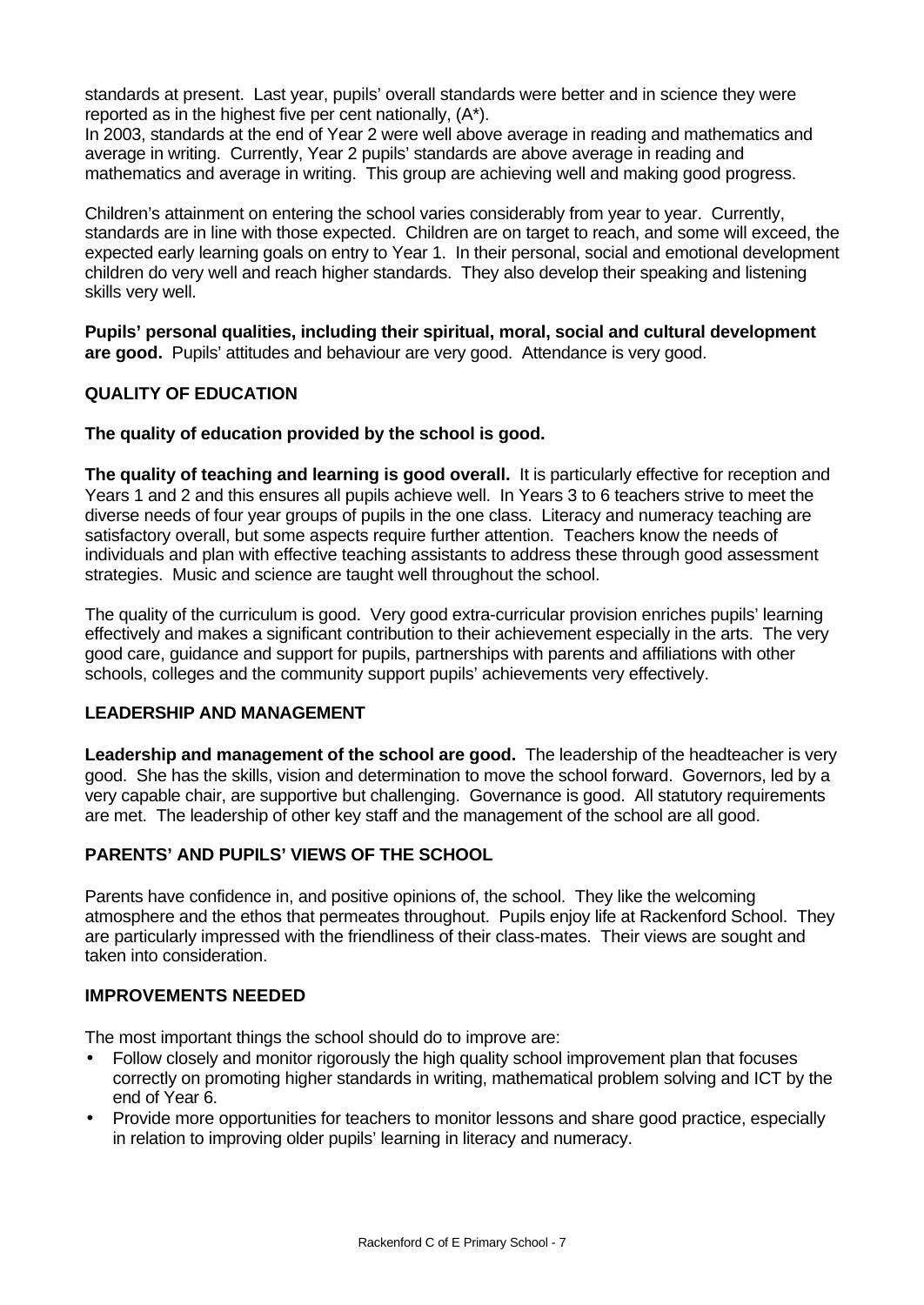# **PART B: COMMENTARY ON THE INSPECTION FINDINGS**

# **STANDARDS ACHIEVED BY PUPILS**

### **Standards achieved in areas of learning and subjects**

Achievement is satisfactory and standards are average overall. Currently, standards are above average at the end of Year 2 and pupils' achievement in Years 1 and 2 is good. Standards are average and achievement is satisfactory in Years 3 to 6. Both standards and achievement are better in Years 3 and 4. Children of reception age achieve well. At the present time the majority of these youngest children are on course to reach standards that are at least in line with the expected goals as they enter Year 1.

#### **Main strengths and weaknesses**

- Standards in speaking and listening and reading are above average at the end of Year 2 and Year 6.
- Standards of writing in Years 5 and 6 are below average.
- There are weaknesses in problem solving in mathematics.
- Overall, standards and achievement have improved steadily through Years 1 to 4.
- Pupils in Years 5 and 6 are still catching up with their ICT skills and their standards are below average.
- Procedures for tracking pupils' progress in English and mathematics are good.
- Achievement in science and music is good.

#### **Commentary**

### *The very small number of pupils in both Year 2 and Year 6 means that the tables of results for 2003 are omitted.*

- 1. The numbers of pupils in each year group are very small in comparison with other primary schools. Numbers typically range from five to 12 but are usually about eight. As a result, each year group's results reflect the individual abilities of each pupil and small changes in one pupil's attainment can significantly alter overall standards, as can the significant number of pupils who transfer to the school during their primary education. This has been a feature of the school in the recent past. In addition to these factors, there is a high proportion of pupils with special educational needs in Years 5 and 6 and currently standards at the end of Year 6 are lower than usual. However, indications are that the school is on track to meet the overall targets it has set itself in English and mathematics for 2004.
- 2. There is significant variation in the standards on entry to the school and when children start Year 1. Overall, standards on entry to the school are average. However, about a fifth of children are likely to need additional support to develop their speaking and listening skills. The achievement of children in reception is good. This is as a result of the very good teaching and the pivotal support of the teaching assistant. Children make good progress in their learning because, as the majority of them have little or no experience of any pre-school education prior to starting school, the school quite rightly focuses on developing each child's personal, social and emotional skills. It is particularly successful in ensuring that each child's needs are met. All are encouraged and enabled to learn effectively.
- 3. At the time of the previous inspection standards in Year 2 were average. Over the last three years there has been a steady improvement in test results in reading, writing and mathematics. However, the standards in writing are still not as high as in the other two areas. At the present time, Year 2 pupils have above average standards in speaking and listening, reading and mathematics, and their standards in writing are at least average. Standards are above average in science and average in ICT. Good achievement is evident and comes as a result of consistently good teaching.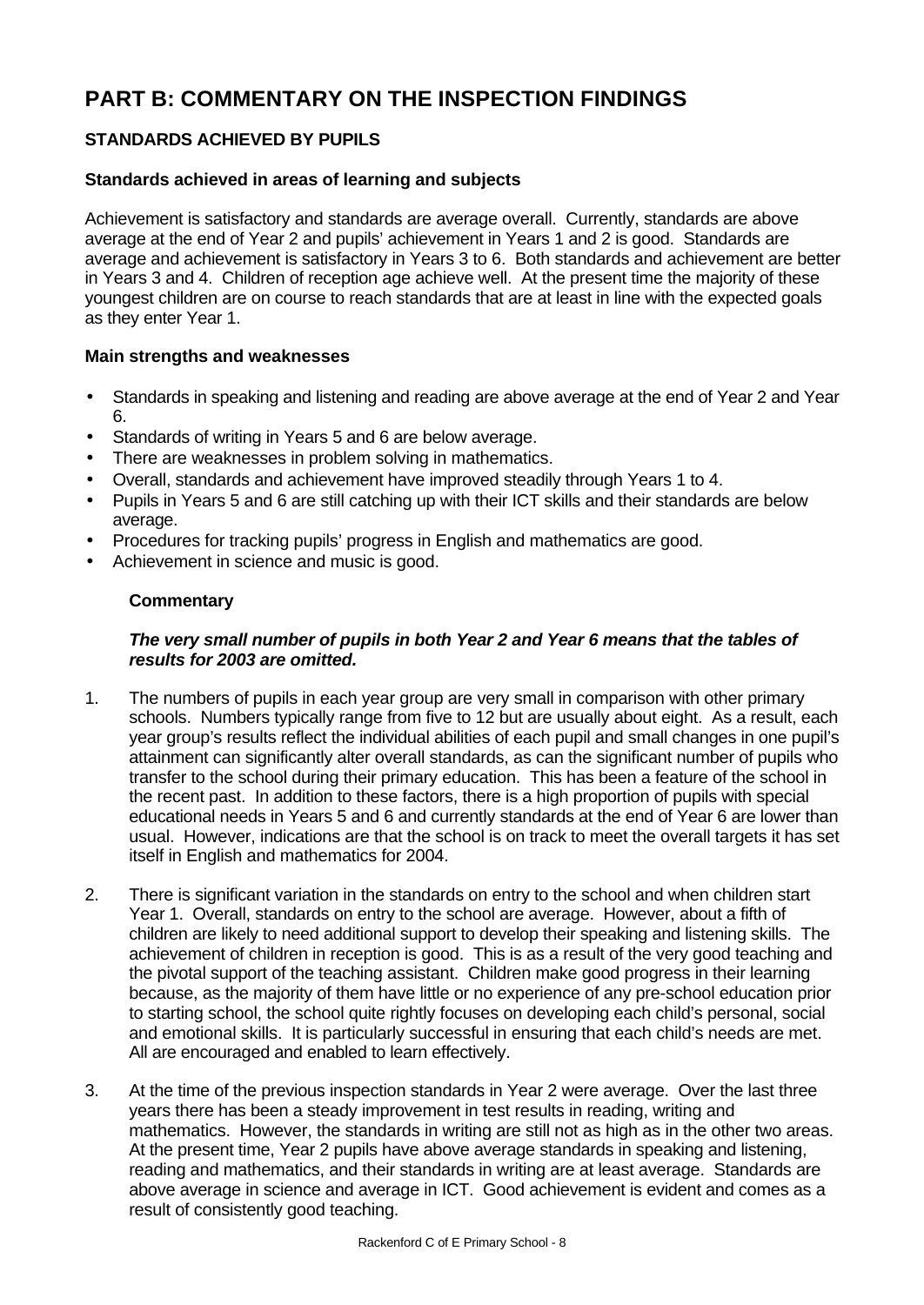- 4. Overall, standards in Year 6 are average and achievement is satisfactory. Standards in speaking and listening and reading are above average, and standards in science are average. In writing and mathematics standards are below average. The impact of the good start given to pupils in reception, Year 1 and Year 2 can be seen in Years 3 and 4 where standards are also higher. The overall influence of good and improving provision has yet to reach Years 5 and 6. The school has rigorous systems in place to track the progress of individual pupils in English and mathematics and this has enabled intervention strategies to be targeted carefully. This has been particularly successful with developing reading skills. In writing, better strategies to teach writing skills have not been in place for a sufficient length of time to improve standards. In mathematics, investigative and problem solving skills are weaker than in other areas and this is affecting overall attainment. In science achievement is good and standards are average at the end of Year 6. This is because of effective teaching throughout the school.
- 5. The data available over the four year period from Year 3 to Year 6 indicates that, broadly, pupils of different levels of attainment make similar progress. This includes pupils with special educational needs. Progress in reading and science is good whilst progress in writing is not yet so well developed. Progress in mathematics is satisfactory. Overall, higher attaining pupils are achieving the expected levels although there are some missed opportunities to further challenge younger pupils in mathematics. There are no significant differences between the achievement of girls and boys.
- 6. Satisfactory provision and developments in ICT have not yet had time to improve standards significantly. Some of the more advanced skills are not in place and standards are below average in Year 6. Throughout the school, pupils' investigative skills in science are strong. Standards in music are above average and achievement is good. This subject has some particularly strong features. At the end of both Year 2 and Year 6, evidence of work, displays around the school and photographs indicate that standards are likely to be above average in art and design and design and technology.
- 7. There is a shared determination to raise standards in the school. Self-evaluation is being used very effectively to highlight particular strengths and weaknesses and tackle these systematically. The headteacher's very good leadership qualities have been critical in maintaining a focus on improvement and in developing the skills of staff.

#### **Pupils' attitudes, values and other personal qualities**

Pupils' attitudes are very good as is their behaviour. Personal development is good overall with social and moral values being very good and spiritual and cultural development both good. Attendance is very good.

#### **Main strengths and weaknesses**

- The pupils have very good attitudes to their learning and to the school community.
- The school succeeds in promoting very good relationships.
- The behaviour of the vast majority of pupils is very good.
- There are very good opportunities for pupils to take responsibility and foster their independence.
- Improved attendance is well above that recorded in most primary schools.

#### **Commentary**

8. Pupils have very positive attitudes towards their school, and in lessons and in discussion they display an open enthusiasm for learning. They have a keen interest and involvement in activities. Pupils in all years make a significant contribution to class discussion, are able to sustain concentration and to persevere. By Year 4 they are beginning to organise their own work with growing independence.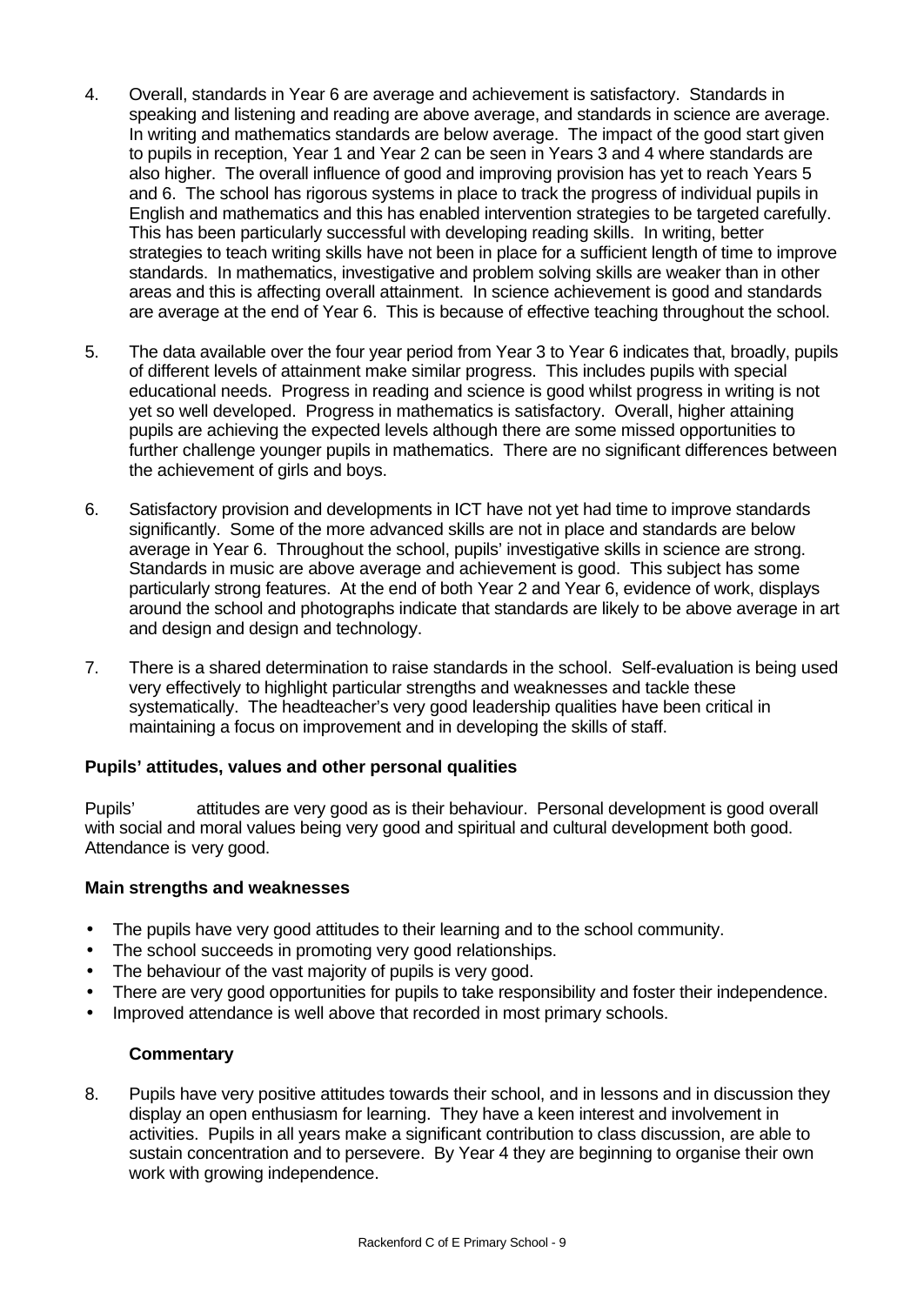- 9. Relationships are very good. There is a strong element of respect for teachers, other adults in school and for other pupils. Pupils respond very well to the good examples set by all staff and treat each other with sensitivity. Parents say there is a family atmosphere which promotes respect and understanding for each other. This creates a particularly strong ethos and understanding that supports the needs of both younger and older pupils. The personal, social and emotional development of reception-aged children is fostered very well so they exceed the early learning goals in this area.
- 10. The school is quietly industrious with a happy working atmosphere which promotes very good behaviour and this has a positive impact on pupils' learning. Pupils respond very well to rewards and sanctions and are pleased to be praised; this is confirmed by parents. Promoting harmony, including racial harmony, is a priority of the school. No incidents of bullying were seen during the inspection. Parents say there have been minor incidents but they are totally confident that any issues are dealt with swiftly. There have been no exclusions.
- 11. Pupils' personal development is good. Social development is very good. Pupils take responsibility for themselves and for others. Pupils are fully involved in helping and supporting others, particularly those less fortunate. There is a keen Year 6 group of pupils who organise charity fund-raising to help national and international charities. They are involved in making and upholding school rules and classroom rules. Moral development is also very good. All pupils understand right from wrong and show evidence of this in their daily actions around school; this confirms parents' views. Assemblies are used to promote strong moral messages about, for example, the way in which food resources are not evenly distributed throughout the world.
- 12. Provision for spiritual awareness is good. In lessons and in school assemblies, pupils are given time for reflection and discussion and they are developing questioning minds. Pupils are given opportunities to explore the intangible. For example, pupils in Class 1 question why a plant has white roots; one younger pupil suggests it is so that the small animals can see them in the dark. High quality teaching makes certain that pupils continue to question the scientific reason for this. Cultural development is good overall. Pupils are aware of their own culture and traditions and a range of activities ensures pupils' multicultural understanding is developing. Through personal, social and health education and religious education, pupils are given opportunities to build a multicultural awareness. This provision is further enhanced by the use of the Internet, plus a range of visits that not only take pupils the short distance to the village church but also, in stark contrast, to the beaches of Normandy. Visitors to the school promote a greater understanding of the diversity of cultures, ethnic minorities and the needs of different groups of people that pupils are likely to meet as and when they travel beyond their rural location.

## **Attendance**

| Authorised absence |                |             | Unauthorised absence |  |
|--------------------|----------------|-------------|----------------------|--|
| School data        |                | School data |                      |  |
| National data      | $\overline{A}$ |             | National data        |  |

#### *Attendance in the latest complete reporting year (%)*

*The table gives the percentage of half days (sessions) missed through absence for the latest complete reporting year.*

13. Attendance overall is very good: this is an improvement since the last inspection. Parents receive very clear information on attendance procedures and know that term-time absence is discouraged.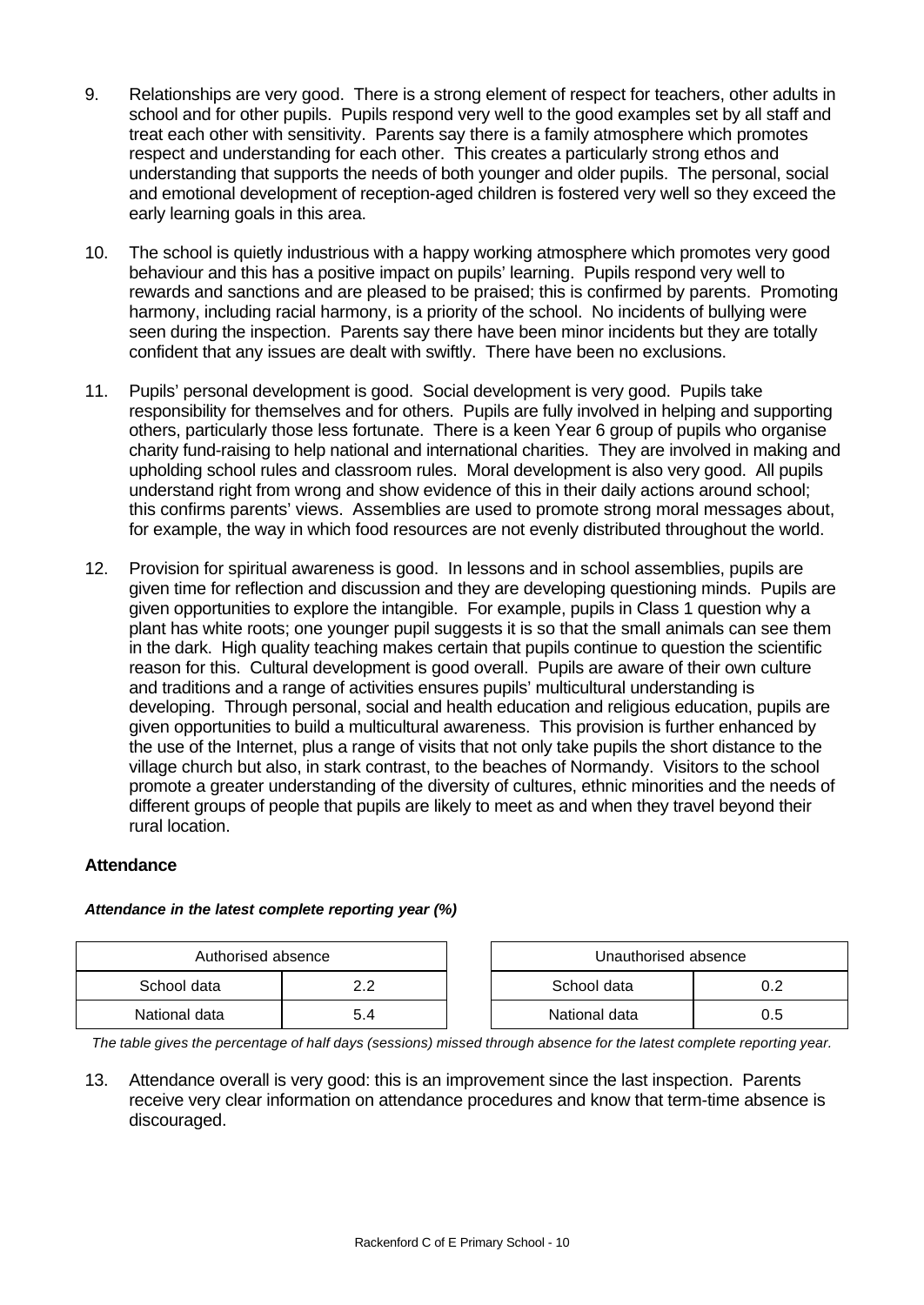# **QUALITY OF EDUCATION PROVIDED BY THE SCHOOL**

The quality of education provided by the school is good. The quality of teaching is good and the commitment of the staff to improving the quality of education that the school provides is very good. The good curriculum is enhanced very well by additional learning opportunities. Pupils are supported well by all adults associated with the school. There are very good links with parents, the community and other local schools. The ethos for learning is particularly strong.

## **Teaching and learning**

Teaching is good overall and promotes effective learning. In Class 1, teaching is very good for children of reception age and for pupils in Years 1 and 2 it is consistently good with some very strong features. It is satisfactory with some significant strengths in Class 2. Assessment procedures are good overall and particularly thorough in English and mathematics.

#### **Main strengths and weaknesses**

- Literacy and numeracy lessons in Years 1 and 2 are good and often very good and this is having a favourable impact on standards.
- The teaching of writing and problem solving in Years 3 to 6 is not as productive as in other elements of English and mathematics.
- Teaching assistants are well trained and effective although on some occasions their role during lesson introductions could be more profitable.
- The pace and organisation of some lessons keep pupils waiting too long to get started on their tasks.
- Teachers plan thoroughly for their mixed year group classes and are always very well prepared. However, meeting the diverse needs of four year groups in Class 2 is especially challenging.
- Procedures for tracking pupils' progress and setting targets for improvement are becoming more effective, especially in English and mathematics.
- The commitment of all staff, whether teaching or non-teaching, part-time or full-time, is very strong.

#### **Commentary**

#### *Summary of teaching observed during the inspection in 18 lessons*

| Excellent | Very good | Good | Satisfactory | Unsatisfactor | Poor | Very Poor |
|-----------|-----------|------|--------------|---------------|------|-----------|
|           |           |      |              |               |      |           |

*The table gives the number of lessons observed in each of the seven categories used to make judgements about lessons.*

14. The overall good quality of teaching throughout the school reflects the generally positive views that pupils have about their lessons. The school, with the support of the local education authority, has monitored and sought to improve the quality of literacy teaching. This is having a beneficial impact on learning and achievement but as yet teaching of this area remains stronger in Years 1 and 2 than in Years 3 to 6 where meeting the diverse needs of the four year groups of pupils in the one class is especially challenging and places significant demands on teachers. Numeracy lessons reflect a similar picture. Teachers all have high expectations of behaviour and usually manage their classes very well. Some older pupils find it harder to adapt to the changes in style of class management when the headteacher has her administration time and this has some impact on their learning. It detracts from their achievement which, although satisfactory, could be more profitable. Teachers plan very thoroughly to meet the curriculum demands of their mixed year group classes. They make useful links between subjects to help pupils learn in a cohesive way. Opportunities to use ICT are usually taken whenever possible and appropriate, although the use of applications, such as e-mail, are underdeveloped.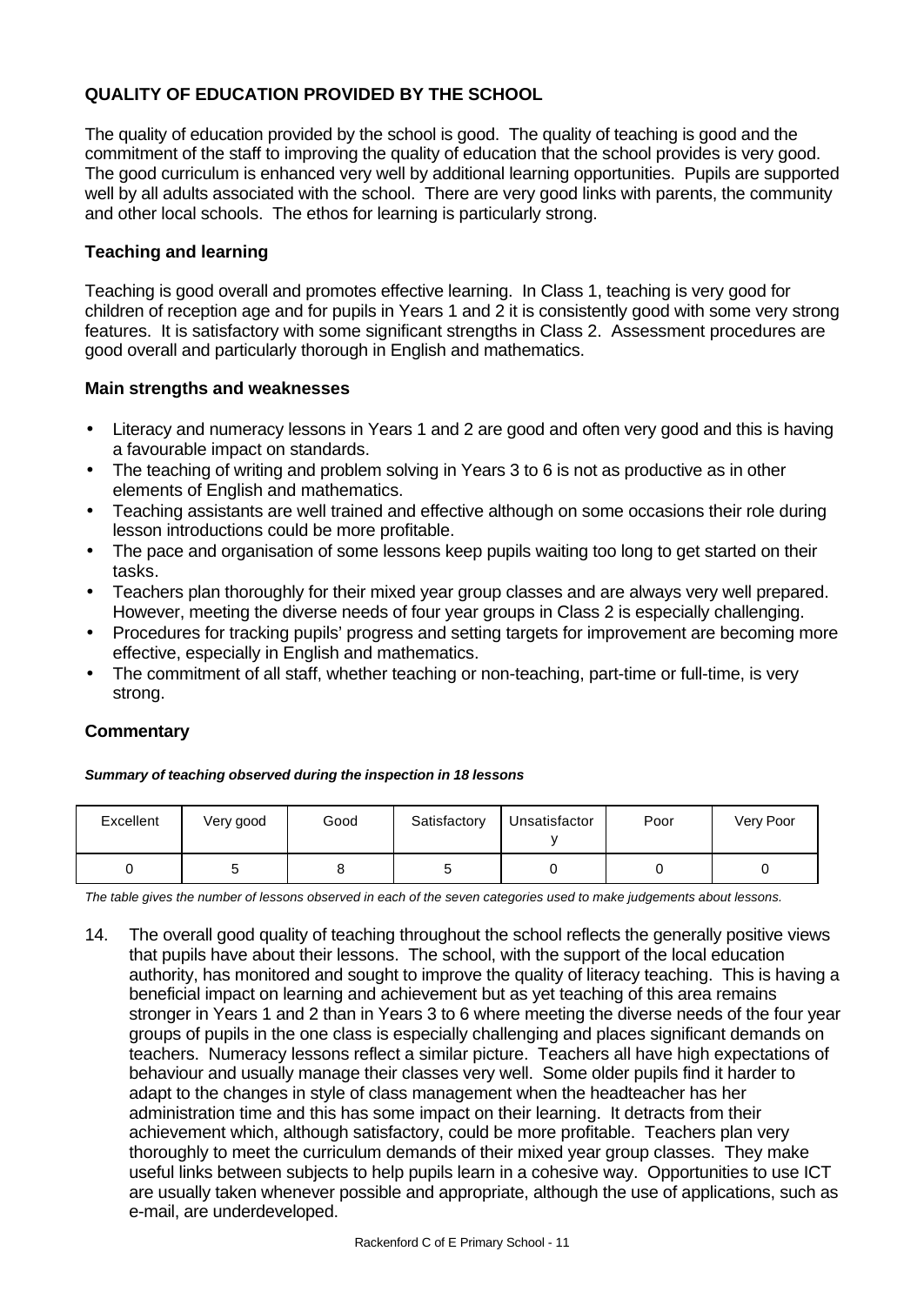- 15. The very good quality of teaching for reception children ensures that they are achieving well in all areas. The two teachers sharing responsibility for Class 1 have the support of a very effective assistant who is especially capable in developing children's personal, social and emotional skills. Children learn very well in this area and become accustomed to school routines quickly because their needs are understood. The planning for each small group of children of reception age is detailed, imaginative and makes certain that each child's learning requirements are met, ensuring they achieve well.
- 16. Year 1 and 2 pupils are always taught well and often very well because lessons have pace, challenge and very high expectations. The organisation of lessons ensures all pupils are productively engaged in stimulating activities throughout the very well planned sessions that take account of each and every pupil's needs. Teachers make certain that, because they know each pupil so well, individual needs are met. Parents who have any concerns about this aspect of the school's provision can be reassured. Every pupil is important to the teachers and they are included and supported appropriately. Pupils respond well to their teachers' commitment to ensuring they are aware of the features they need to develop in their work, such as the use of 'time connectives' in their writing. Learning is reviewed profitably at the end of lessons so pupils know where they are going to aim next.
- 17. In the older class, lessons are always at least satisfactory and many are good, particularly when the headteacher takes science and music. Both teachers who share responsibility for the class make certain that lesson introductions tell pupils what they are going to be taught and, at the end, they share a review of progress with them. This is proving to be of benefit to learning as pupils are able to go over their progress and are involved in planning where they need to aim next. There are, however, some occasions in this class when pace slackens and, although lessons are satisfactory, they are not as productive or as challenging as they could be. When pupils wait too long to get involved in tasks they become restless and do not remain as focused on their teacher as they might. This inhibits their learning and results in only satisfactory achievement particularly in their literacy and numeracy lessons.
- 18. Most pupils are aware of how well they are doing, as are their parents. Marking is usually thorough. However, in mathematics and science the pupils' understanding of what they need to do to improve their work is underdeveloped. As year groups of pupils are small and have different characteristics, teachers rightly measure each individual pupil's progress in detail. The headteacher has made certain that this has been a major feature of the school's work in order to improve achievement and standards. The impact of this focus on progress is being felt through reception to Year 4, as is the influence of the consistently good and often very good teaching in Class 1 that has developed over the past four years.
- 19. Inspection findings support parents' positive views about teaching. Parents are also very complimentary about the commitment of the staff, whether part-time or full-time, teaching or non-teaching, and inspection findings endorse the confidence they have in the staff. The successful deployment of effective teaching assistants ensures that pupils with special needs are supported and they achieve well. However, it was noted that there are some missed opportunities for teaching assistants to play an active role during introductions to lessons, particularly in Class 2. The training that teaching assistants have undertaken to support the 'Reading Recovery' programme is proving to be very successful. A visiting teacher supports this aspect of the school's work very profitably. Within the current small Year 5 and 6 groups, there are some pupils with identified and particular needs. Some of these older pupils also have significant gaps in their previous learning and teachers are striving to fill these. However, because literacy and numeracy lessons are predominantly satisfactory rather than good, improvements to standards are taking longer to manifest themselves.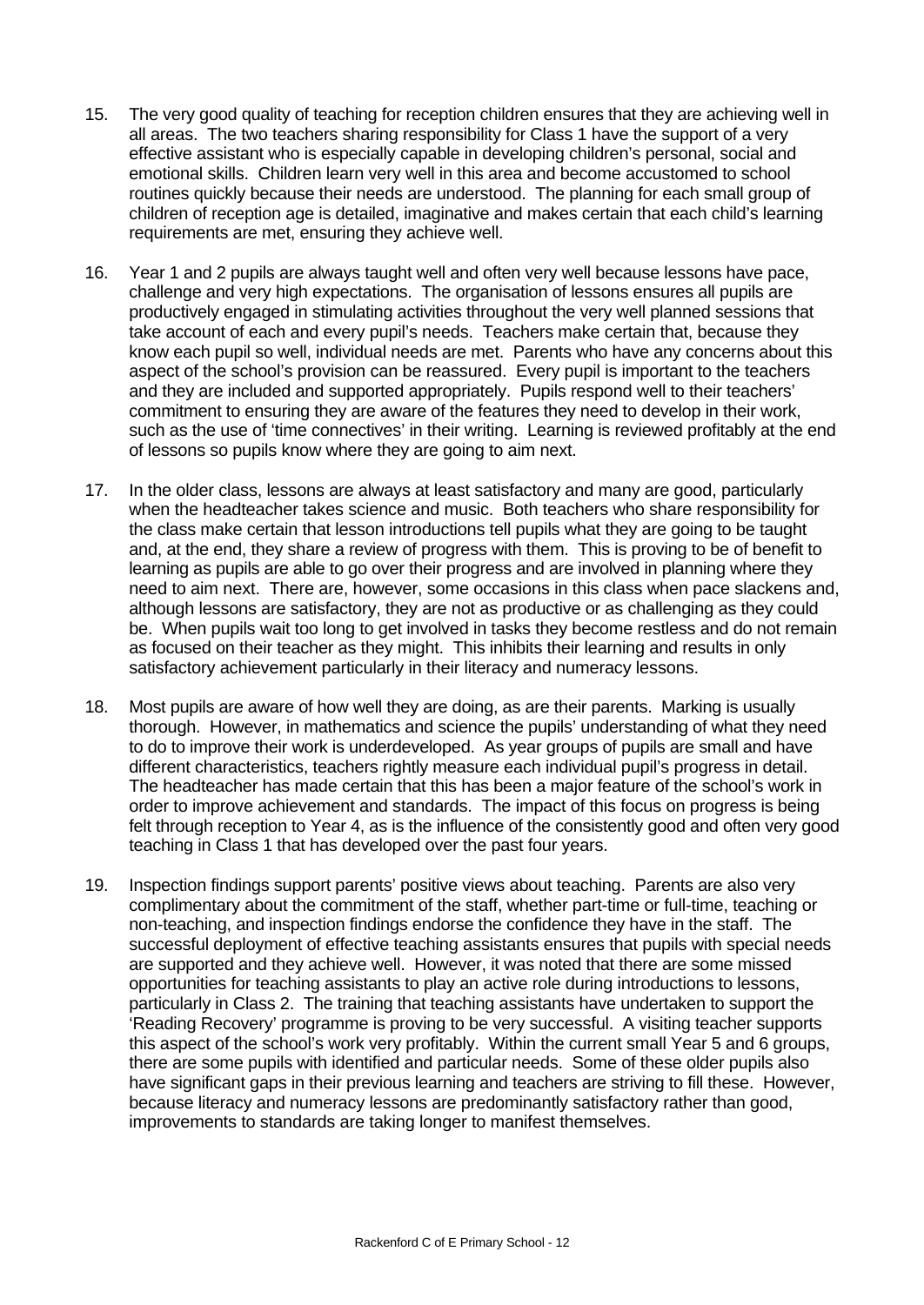## **The curriculum**

The overall quality of the curriculum is good. It is very good for children in the Foundation Stage. The opportunities provided for enrichment of the curriculum through lunch-time clubs, visits and special events are very good. Accommodation and resources provided to support learning are satisfactory.

#### **Main strengths and weaknesses**

- The commitment of staff, governors and other adults ensures the school provides a rich curriculum.
- Visitors to the school and excursions to places further away support the delivery of the curriculum and pupils' learning very well.
- The provision for special educational needs is good.
- Teaching assistants make an effective contribution to the good quality of education on offer.
- Improvements to accommodation are proving to be beneficial to pupils' learning opportunities.

## **Commentary**

- 20. The quality and range of the curriculum is good and provides many additional opportunities to enrich learning and promote better achievement. The school meets all statutory requirements and satisfactorily implements the locally agreed syllabus for religious education. Personal, social and health education is well planned. The need for a healthy lifestyle and aspects of drugs education feature strongly in the curriculum and within the valuable 'Fit to Succeed' project.
- 21. There is considerable enrichment of the curriculum which is made possible through the very strong commitment of all those involved with the school, including parents and governors. For example, the chair of governors gives her time so that every pupil has access to French lessons. Documentation shows that there are numerous visitors to the school and visits away from the school supplement pupils' learning opportunities and help them to achieve well. During the inspection, for example, a representative of the Salvation Army came into the school to support a religious education lesson.
- 22. After-school clubs cannot feature highly on the school's agenda because the majority of pupils live considerable distances away from the school and rely on a series of minibuses for transport. The school compensates for this in many ways. Additional activities at lunchtimes provide ample opportunities for learning to take place and enhance achievement, particularly in music and physical education. Residential visits to France for Years 5 and 6 take place every other year as do combined visits by Years 3 to 6 to an Outdoor Centre. These visits alongside, for example, those to Exmoor to walk the 16 mile challenge and cycling the 'Tarka Trail' do much to add to pupils' experiences and learning opportunities. They all have a beneficial impact on pupils' achievements, especially in their personal development. Pupils are well prepared for and able to draw on these as they encounter many diverse situations and challenges when they move on from their very small school environment into the next stages of their education. Parents are very complimentary about this aspect of their children's education.
- 23. The school meets the requirement specified on Statements of Special Educational Need and provides effective support in class. The school is actively identifying particular needs at an early stage in order to provide support. This is an effective strategy. Teaching assistants are effective because there are good lines of communication with teachers. A number have accessed high quality professional development such as training to support the 'Reading Recovery' programme which has had a significant impact on standards within the school. The good take up of training opportunities like these has led to improvements in their skills and

they are able to further develop pupils' learning both in class lessons and on an individual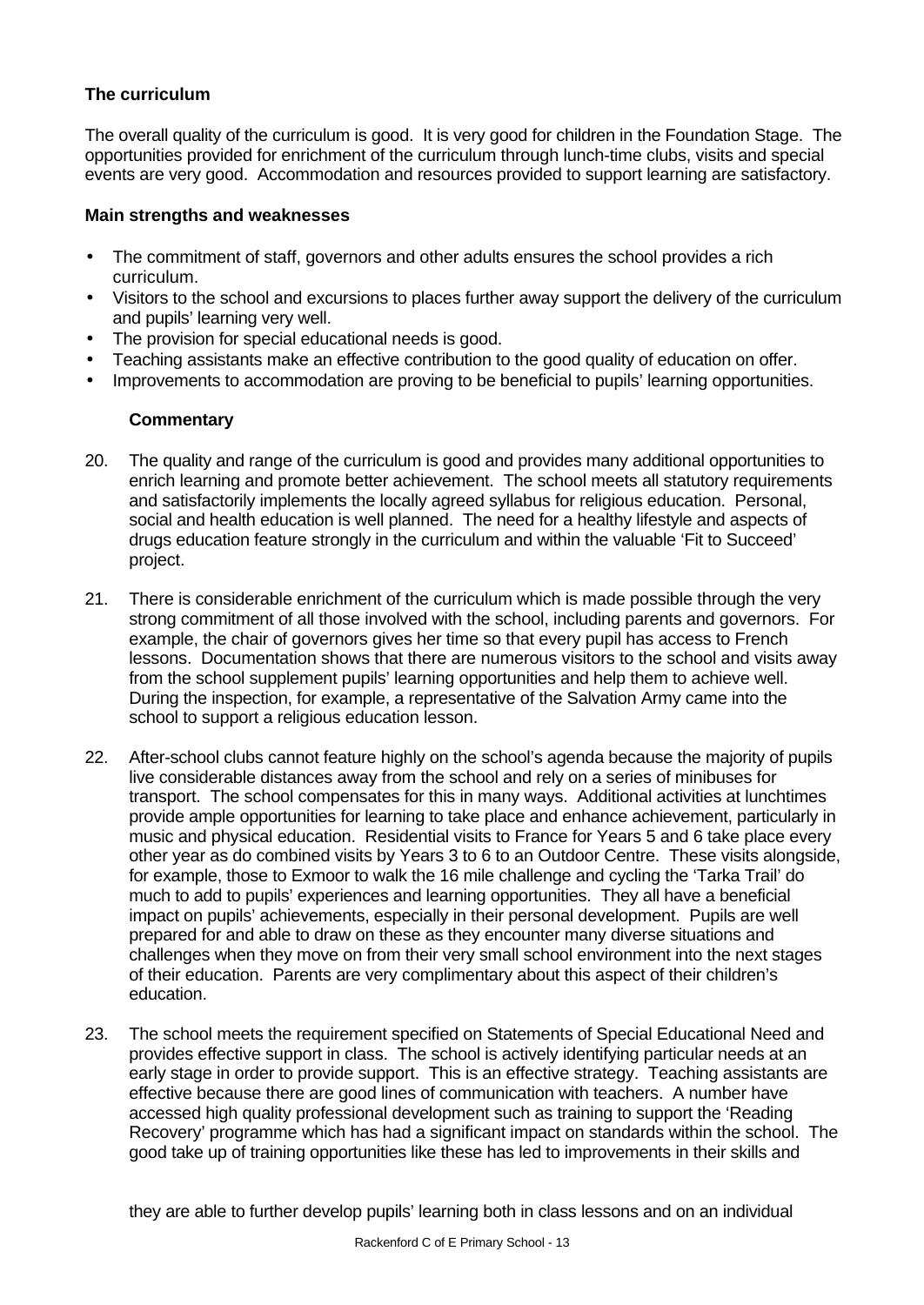basis. The support they offer is valuable although their role during lesson introductions is not always as productive as it could be.

24. Although accommodation is satisfactory overall and has improved significantly since the previous inspection, there are some strengths and weaknesses. Displays are very well presented and enhance the learning environment, giving pupils the chance to celebrate and reflect on their achievements. The newly refurbished accommodation for Class 2 has had a significant impact on developing the previously very small amount of teaching space available to the older pupils. However, this space does still have to act as a staffroom as well. The recent attention paid to providing the reception children with their own, small but well-resourced room is having a very positive effect on their learning, even though they have to go up stairs and a little way away from the classroom. The small hall means that, for health and safety reasons, PE lessons have to be taught in two half sessions. There is no grassed area within the school grounds for sports activities. This inhibits the overall provision for PE considerably although the school does well to recompense pupils for these shortcomings and parents can be reassured about any concerns they may have about sports provision. Resources are organised well. They are adequate and stored tidily and accessibly. The headteacher's involvement in seeking pupils' opinions about how their lessons could be more interesting resulted in the recent purchase of an interactive whiteboard. This resource is used well by the headteacher to stimulate pupils' interest.

#### **Care, guidance and support**

The care, guidance and support provided for pupils are very good. Health and safety procedures are followed very well. Pupils are actively involved in the decision-making processes of the school.

#### **Main strengths and weaknesses**

- There are very good child protection procedures.
- There are very strong relationships between pupils and adults at the school.
- The overall effectiveness of support for pupils' personal development is very good.
- Assessment across the school is improving and is supporting individual progress effectively.

#### **Commentary**

- 25. The procedures for pupils' safety and welfare are very good and well established. Daily awareness of health and safety issues is evident from the routines followed by staff and pupils around the school. It is supported well by the governing body's health, safety and premises committee. Risk assessment procedures are well established and reviews and checks ensure safe working procedures. There are very effective child protection procedures which meet statutory requirements and are well known to all staff. First aid provision is very good.
- 26. Pupils are confident to seek help and are well cared for. They are confident that they can seek help from all adults and readily identify the person they would share any worries with or seek help from in furthering their academic progress. Good working relationships with a range of agencies ensure their personal and medical needs are met very well.
- 27. The school has very good procedures for the educational and personal support of pupils. From reception onwards, pupils understand their learning objective in lessons and evaluate how well they have done at the end to see if they have achieved them. Their awareness of how well they are doing in relation to their own learning targets is a developing feature of the school's work. This aspect is not yet firmly established in all areas. Pupils like the school and the majority, when asked to suggest what they like most of all, replied their friends and teachers. Pupils are actively involved in the decision-making processes of the school. Their views are sought and they contribute very well to the development of the school.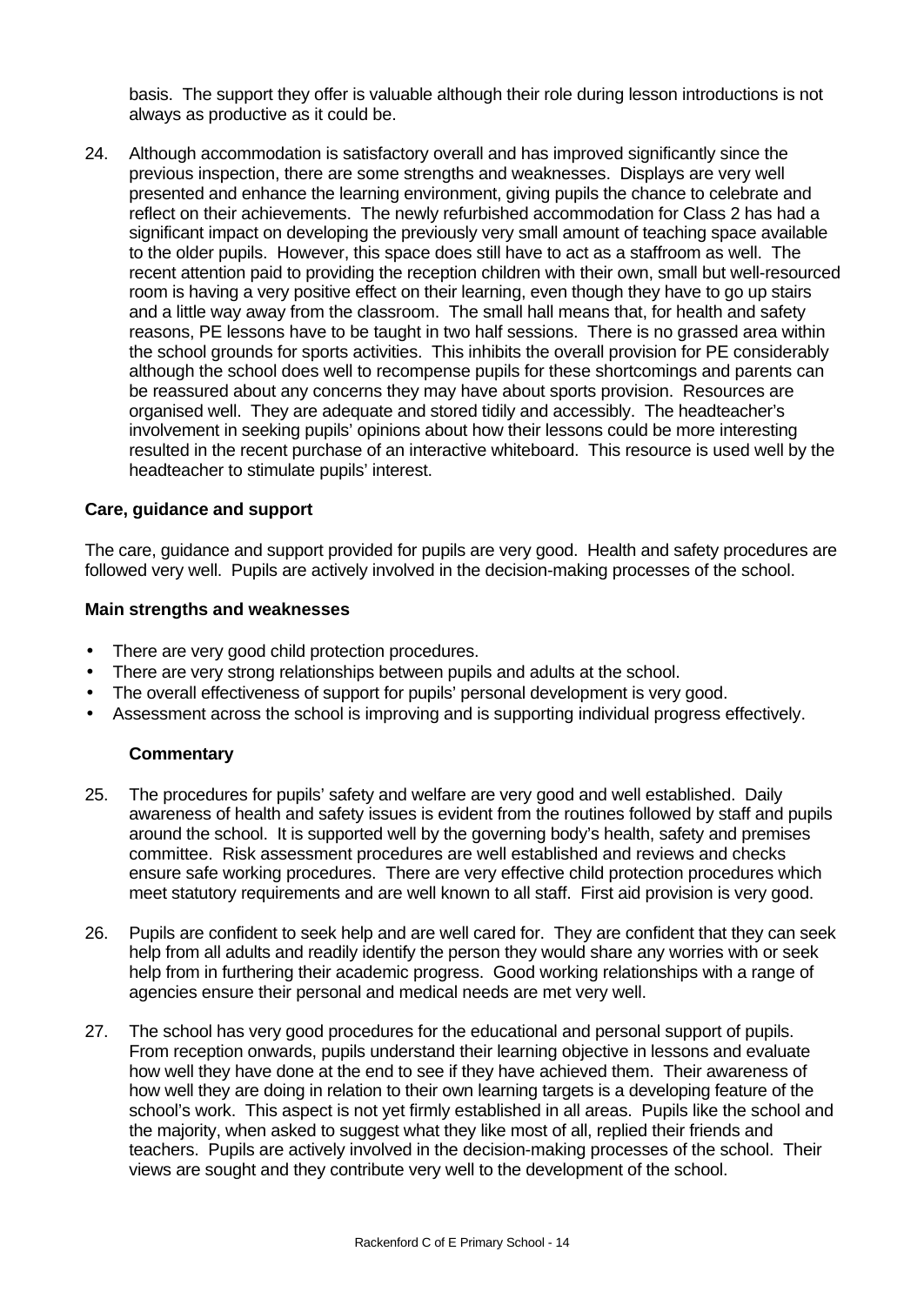28. Pupils with special needs have good support to meet the targets in their individual education plans. There are very good procedures for induction to the reception class. Support is also in place and effective for any pupil who joins the school during the term.

#### **Partnership with parents, other schools and the community**

The school has very good links with parents, the community and other schools and colleges. The quality of information on offer to parents is very good.

#### **Main strengths and weaknesses**

- Parents have very positive views of the school and its support for their children.
- Very good links exist between the school and the local community.
- Parents are very confident about approaching the school should they need to.

#### **Commentary**

- 29. The school's partnership with parents is very good and this was reflected in their comments to the inspection team. Very good parental support is beneficial to pupils' progress. Parents say pupils are happy and confident in the school and teachers know the children very well. This is confirmed by inspection findings. They feel it is a friendly school and children have a sense of belonging. Pupils are very well prepared for secondary education even though they are used to a small school.
- 30. The school is at the heart of the village and the village at the heart of the school; this has a very good impact on pupils' learning and promotes an environment of security for pupils and families. The school brings the community into the school, both to broaden pupils' learning and to raise their local and wider environmental awareness. The links with other schools, colleges, and universities are very good. There are good amounts of transfer information provided for pupils and parents say they feel the transfer procedure is excellent. The Parent, Teacher and Friends Association gives very good help to the school. Members raise considerable amounts of money which are well used across curriculum subjects; their efforts are very much appreciated and supported by the staff and valued by the headteacher.
- 31. Parents receive very good information from the school allowing them to support learning at home; their views are regularly sought to inform school decisions. Parental support in the classroom is welcomed by the school. A large number of parents provide invaluable support for the curriculum by helping with swimming or sports and providing transport for all school visits, trips and events. Parents are kept very well informed about pupils' progress and the school provides very good opportunities for parents to discuss pupils' progress with teachers. Parents are pleased with the comprehensive annual written reports. They are very confident about being able to approach the school should they have any queries.

#### **LEADERSHIP AND MANAGEMENT**

Leadership and management are good overall. The governance of the school is good. The headteacher provides very good leadership and other staff good leadership. The school is well managed.

#### **Main strengths and weaknesses**

- The governors, led by a very knowledgeable chair, know the strengths and weaknesses of the school very well.
- Self-evaluation is strongly embedded in the work of the school and is reflected within a very good school improvement plan.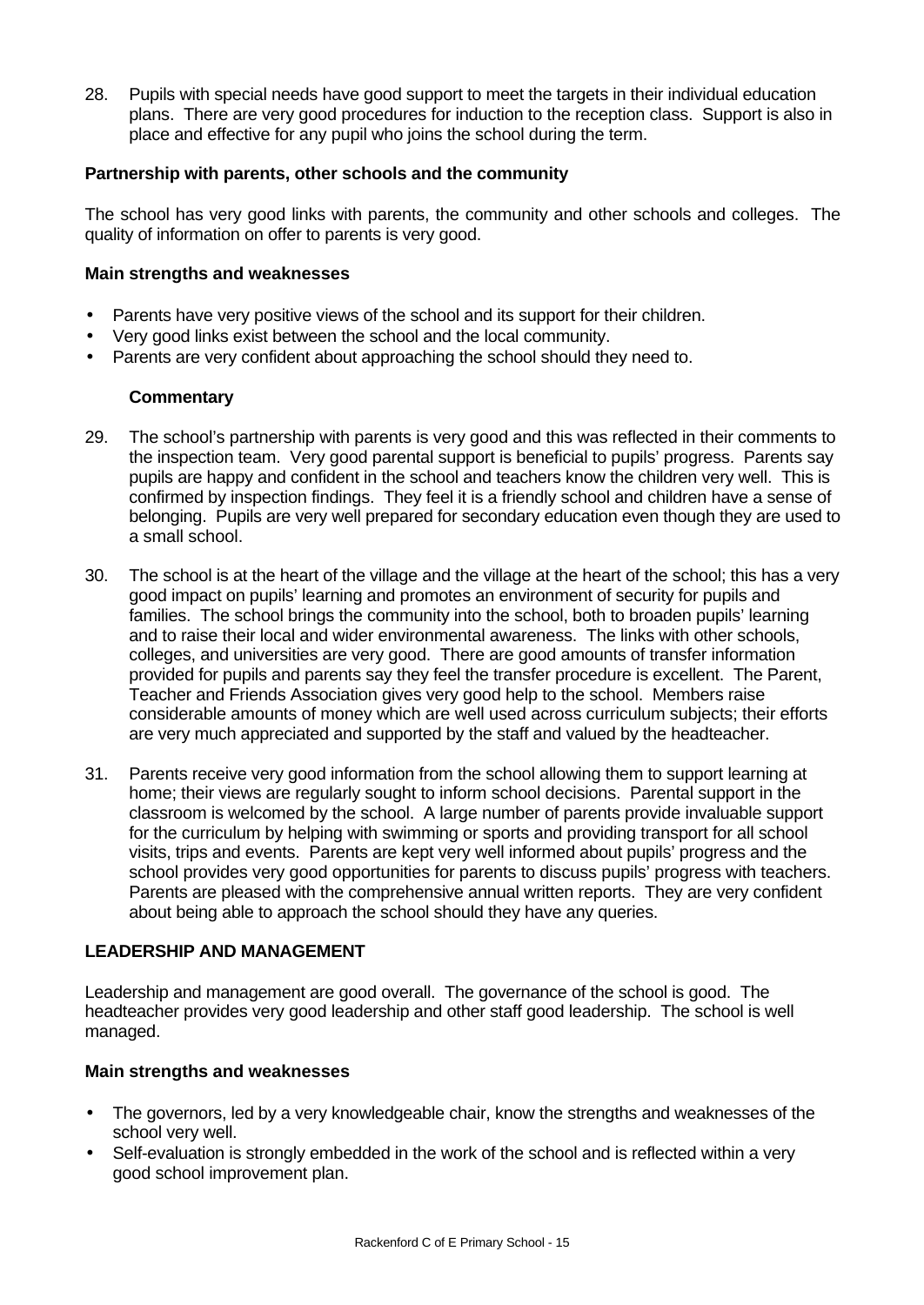- The headteacher has played a key role in developing effective teams and moving the school forward.
- There is a strong commitment to including all pupils in all aspects of school life.
- Monitoring procedures to continue to improve teaching need to be strengthened.

#### **Commentary**

- 32. At that time of the last inspection, the governing body was not sufficiently involved in the strategic management of the school. Ably led by a very well-informed chair of governors, the governing body is very knowledgeable about the strengths and weaknesses of the school. The regular programme of governor visits has been well managed and key information is fed back at regular governors' meetings. These visits link well with priorities in the school improvement plan. The open communication between the headteacher and the governors has enabled a clear and agreed direction to be firmly established. Governors' knowledge of special educational needs in the school is very good. The success of support programmes and classroom support provided for pupils has been carefully monitored. Governors have developed a good balance between support and challenge of the headteacher to secure improvement. All the key issues identified in the last inspection report have been addressed. Therefore, since the last inspection, improvement in this aspect of the school's work has been good.
- 33. Information in the school is very well organised and accessible. Reports to the governing body are clear and informative, enabling a good level of debate and understanding about the key issues to be tackled. The new school improvement plan is a powerful developmental tool. It focuses on raising standards in key areas of writing, ICT and mathematical investigation, all of which have been confirmed as areas for development during the inspection. This shows that self-evaluation is well embedded in the school. Governors regularly monitor the progress made.
- 34. The headteacher has played a key role in developing effective teams. As well as providing good support to the governing body, she has built a 'tight-knit' team of staff who are highly committed to the school's success. The headteacher is the only full-time member of staff. Despite this, other staff take on subject responsibilities and manage them well. They are clear about their roles and responsibilities. The leadership and management of the Foundation Stage is very effective. Despite being a small staff, there are plans for the development of each subject which link to themes within the main improvement plan. The staff as a whole have worked together to promote a very good climate for learning throughout the school.
- 35. There is a strong commitment to inclusion in the school. Staff value the views of pupils, and expect them to become involved in school life. Pupil take up of additional opportunities to develop skills is very high. For example, nearly all pupils play a musical instrument. Staff know the individual needs of pupils very well and this enables action to be taken quickly when lack of progress is identified. There are very detailed records of progress in English and mathematics for each pupil. However, tracking of progress in other subjects such as ICT and science is underdeveloped.
- 36. Although some monitoring of teaching has taken place, it has not yet been systematic enough to promote consistently good teaching throughout the school. As a result of this, teachers have not benefited from considering the best practice from colleagues within the school. There are some inconsistencies in expectation from the same class with different teachers and these are affecting the standards and pace of learning of pupils at the upper end of the school.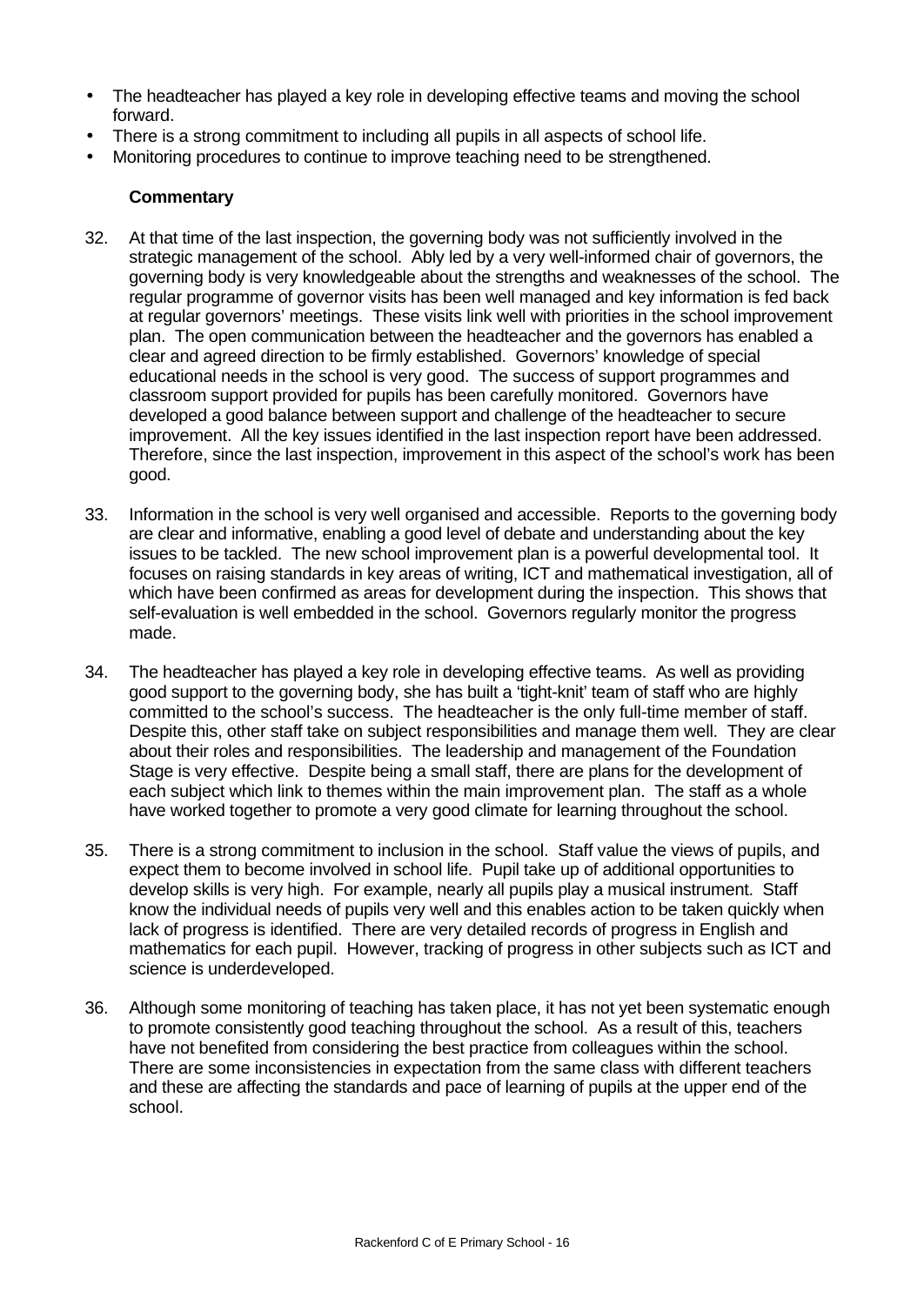## **Financial information**

#### *Financial information for the year April 2002 to March 2003*

| Income and expenditure $(E)$ |         |  | Balances (£)                     |
|------------------------------|---------|--|----------------------------------|
| Total income                 | 185,425 |  | Balance from previous year       |
| Total expenditure            | 189.907 |  | Balance carried forward to the r |
| Expenditure per pupil        | 3.113   |  |                                  |

| Income and expenditure $(E)$ |         |  |                                     |        | Balances (£) |  |
|------------------------------|---------|--|-------------------------------------|--------|--------------|--|
| Total income                 | 185.425 |  | Balance from previous year          | 11.444 |              |  |
| Total expenditure            | 189.907 |  | Balance carried forward to the next | 6.962  |              |  |

37. Financial management of the school is good. The administrator is efficient and effective. The school runs a balanced budget. Governors have directed funding at employing teaching assistants and this has made a significant contribution to the overall quality of provision and particularly for pupils with special educational needs. The recent purchase of an interactive whiteboard is considerably improving the resources available in lessons and helping pupils to learn more effectively.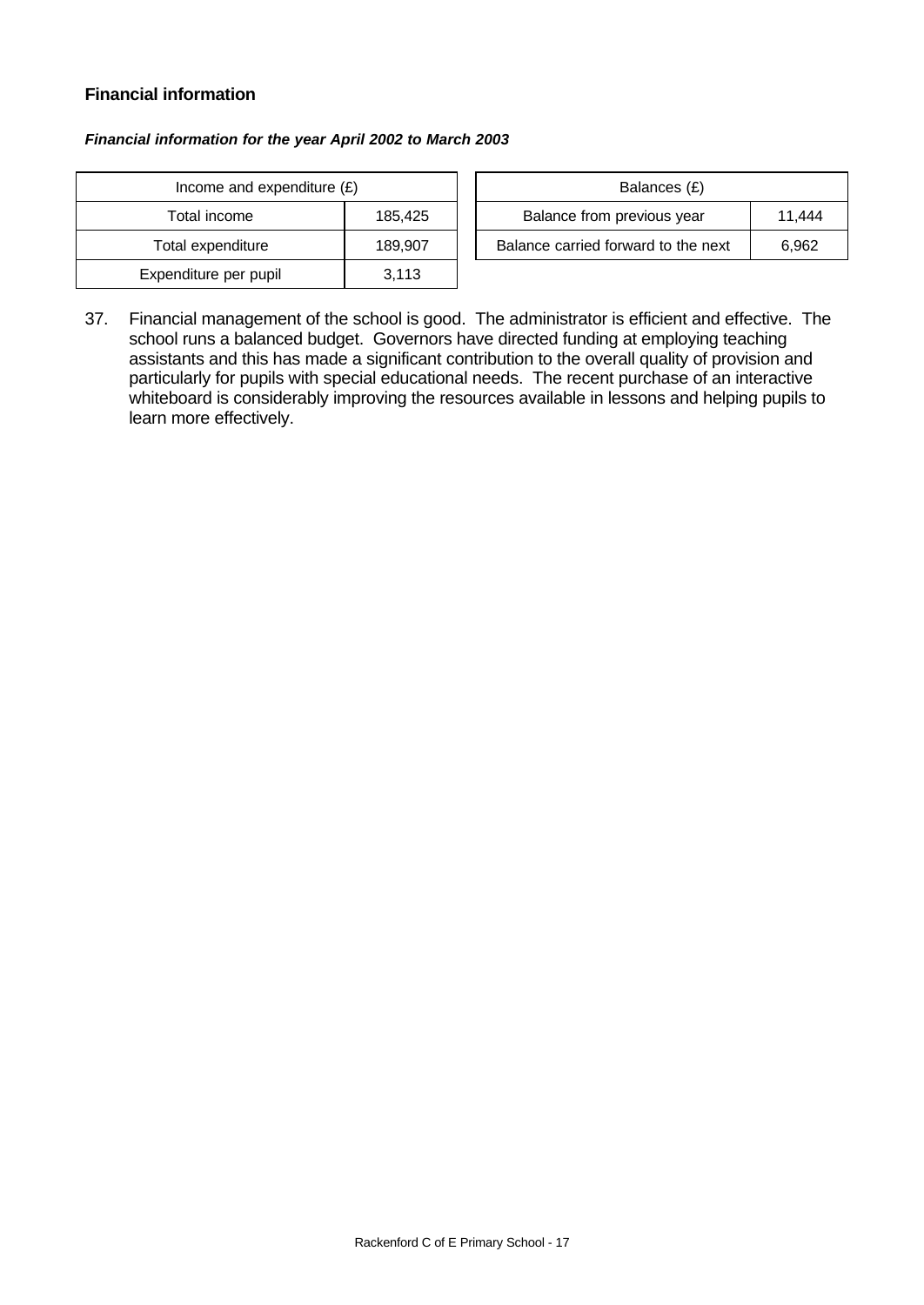# **PART C: THE QUALITY OF EDUCATION IN AREAS OF LEARNING AND SUBJECTS**

# **AREAS OF LEARNING IN THE FOUNDATION STAGE**

Provision for the Foundation Stage is very good.

### **Main strengths and weaknesses**

- The teaching assistant provides very effective support.
- Children's personal, social and emotional development is fostered very effectively.
- The development of speaking and listening skills is fostered very effectively.
- Joint planning and assessment, to which the two class teachers and the teaching assistant contribute, ensure that all children are offered appropriate and challenging tasks.

#### **Commentary**

- 38. It was not possible to make comprehensive judgements about each individual area of learning during the inspection. However, the visits to different lessons at various times of the day always reflected the very good provision offered and good improvement since the last inspection. The following is a summary of what was seen and the judgements made.
- 39. Overall, the standards on entry to the school are broadly average. The attainment of each group of children does vary very considerably from year to year with individual children coming into school with very different levels of skills and understanding. This has a noticeable impact on the overall standards reached by the very small groups. A significant number of each group joining the school exhibits below average speaking and listening skills and this impacts on all their learning. However, all children achieve well and a number do very well. Indications are that a high proportion of them are likely to reach at least the average standards expected within the early learning goals in most areas and the majority will have done particularly well in their personal, social and emotional development and in the development of their speaking and listening skills as they enter Year 1.
- 40. Reception children share a class with Year 1 and 2 pupils but have the advantage of a small but very well-equipped additional room that caters extremely well for their learning. It provides a secure environment that enables them to quickly make the transition from home to school. This is a very important and necessary feature of the school's work as the vast majority of children do not have access to any pre-school provision due to the very rural location of the school. Children start school on a part-time basis at the beginning of the term following their fourth birthday. A very effective induction programme is provided. All children's needs are met very well as soon as they start school. Teachers are quick to identify any children who require additional support and do their utmost to meet their learning needs. Of the current nine reception children, the majority follow the Foundation Stage curriculum at all times. A small number of children who have been at the school for a longer period have made significant progress and the teachers' joint, very effective planning and assessment recognises this and takes account of the fact that their standards are well above those expected in these areas. This means they are already taking part in more formal literacy and numeracy sessions with older pupils to ensure their learning potential is fulfilled. They do, however, spend an appropriate amount of time with their peers in order to take part in the physical and more creative aspects of the curriculum. Outdoor space is allocated to the youngest children and has climbing equipment, ride-on toys, sand, water and role play opportunities available. It is used very well to promote effective physical development.
- 41. There is very good leadership for the Foundation Stage. Teaching is very good. It is especially effective and promotes very good learning in sessions where the teaching assistant engages the children in very purposeful discussion whilst they take part in stimulating activities.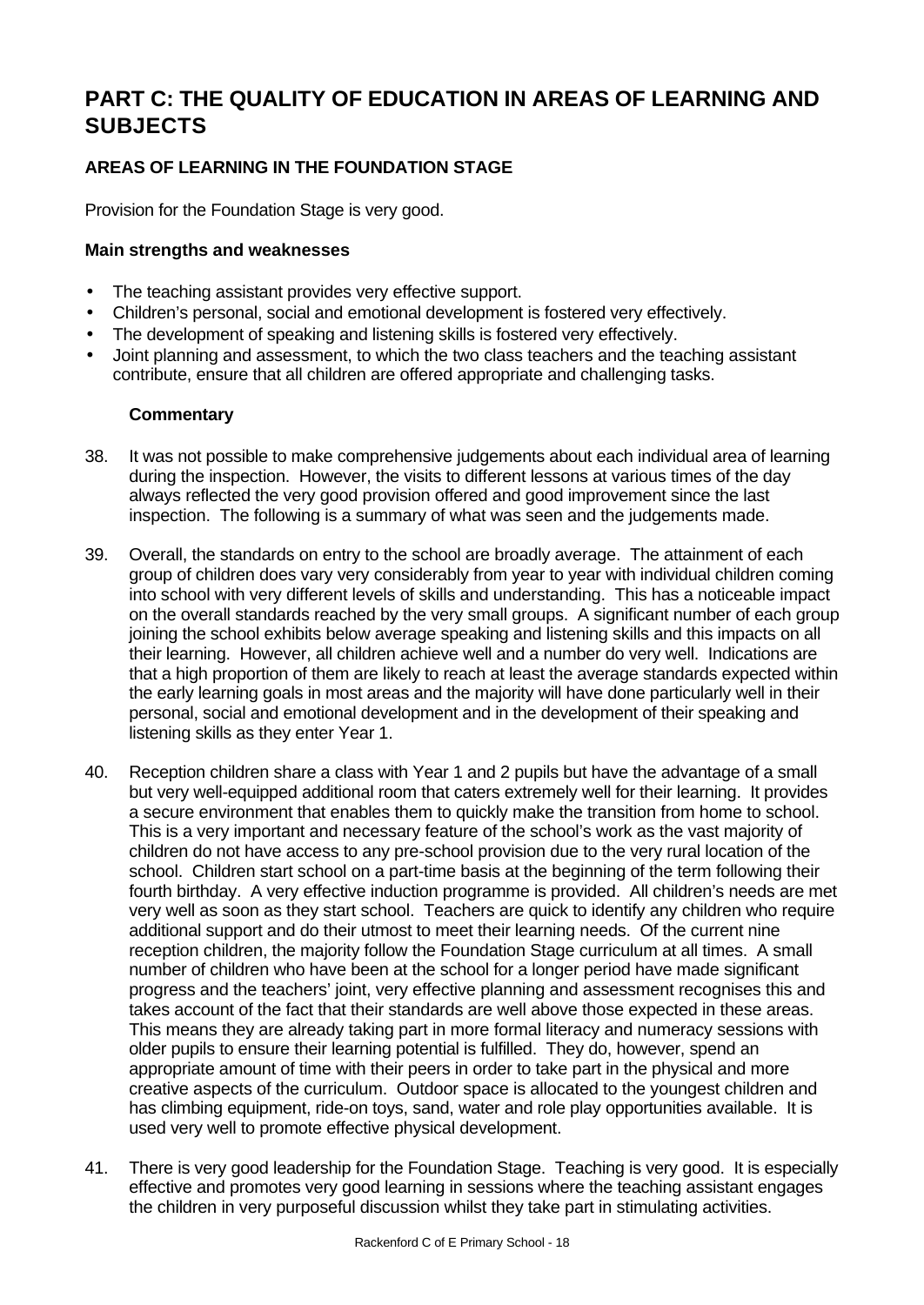Children's **personal, social and emotional development** is fostered very well because it helps children to settle into school routines by encouraging them to take part and develop longer attention spans. Small group activities enable children to take turns and to listen to one another without interrupting. Care is taken to cultivate children's self-confidence and encourage positive attitudes to learning through a balance of adult-led and child-initiated tasks. By the end of the reception year their standards exceed those expected. **Communication, language and literacy** are promoted particularly effectively, especially in relation to fostering speaking and listening skills through activities that interest and motivate the children. For example, the teaching assistant interacted with the children as they took part in a role play activity that encouraged them to pretend to book a holiday at a travel agency. These play scenes helped children to imagine what they would like to do on holiday and where they would like to go. This work also supported their creative development very well. Children recite wellknown rhymes such as 'In and out the dusty bluebells', and were seen handling books and sharing text. They have numerous opportunities to 'have a go' at recognising letter sounds and words, reading and writing them in a very supportive and productive atmosphere. They achieve well and reach at least average standards. Good **mathematical development** takes place when children take part in counting games and learn to distinguish numbers and how to count in sequence. They take part in activities that develop their understanding of estimation and the value of numbers. They achieve well as they add two groups of objects together and talk about how many are left when one is taken away. They are likely to meet the expected goals by the end of reception.

42. Children's **knowledge and understanding of the world** and their **creative development** receive appropriate and particularly effective coverage. Children learn well and reach at least average standards because very good teaching in these areas provides stimulating opportunities for learning. For example, children investigate the tastes of various common and unusual fruits that they bought during a visit to a supermarket some considerable distance from the school. Having read the story of 'Handa's Surprise' they dress up in African dress, practise carrying baskets of fruit on their heads and use 'small world' jungle animals to recreate the story in sequence. The teacher ensures children develop an awareness of the Christian faith and other beliefs. They build a variety of models using a range of materials. Children frequently use computers. They paint, cut out, glue, use musical instruments, dress up and use 'small world' toys to develop profitably their imagination and creativity. **Physical development** is supported by sessions in the school hall focused on raising spatial awareness. All children have the opportunity to go swimming, greatly enhancing their learning in this aspect. Children also climb, balance and use large equipment when they play outside in their playground. This consolidates the effective development of their physical co-ordination.

# **SUBJECTS IN KEY STAGES 1 AND 2**

## **ENGLISH**

Provision in English is **good**.

#### **Main strengths and weaknesses**

- Standards in speaking and listening skills and reading are above average.
- Standards in writing are below average at the end of Year 6.
- Teaching of literacy is particularly effective in Years 1 and 2.
- Leadership of the subject is good and is ensuring standards are monitored rigorously to inform further school improvement planning.
- Literacy skills are used effectively within, and to support many areas of, the curriculum.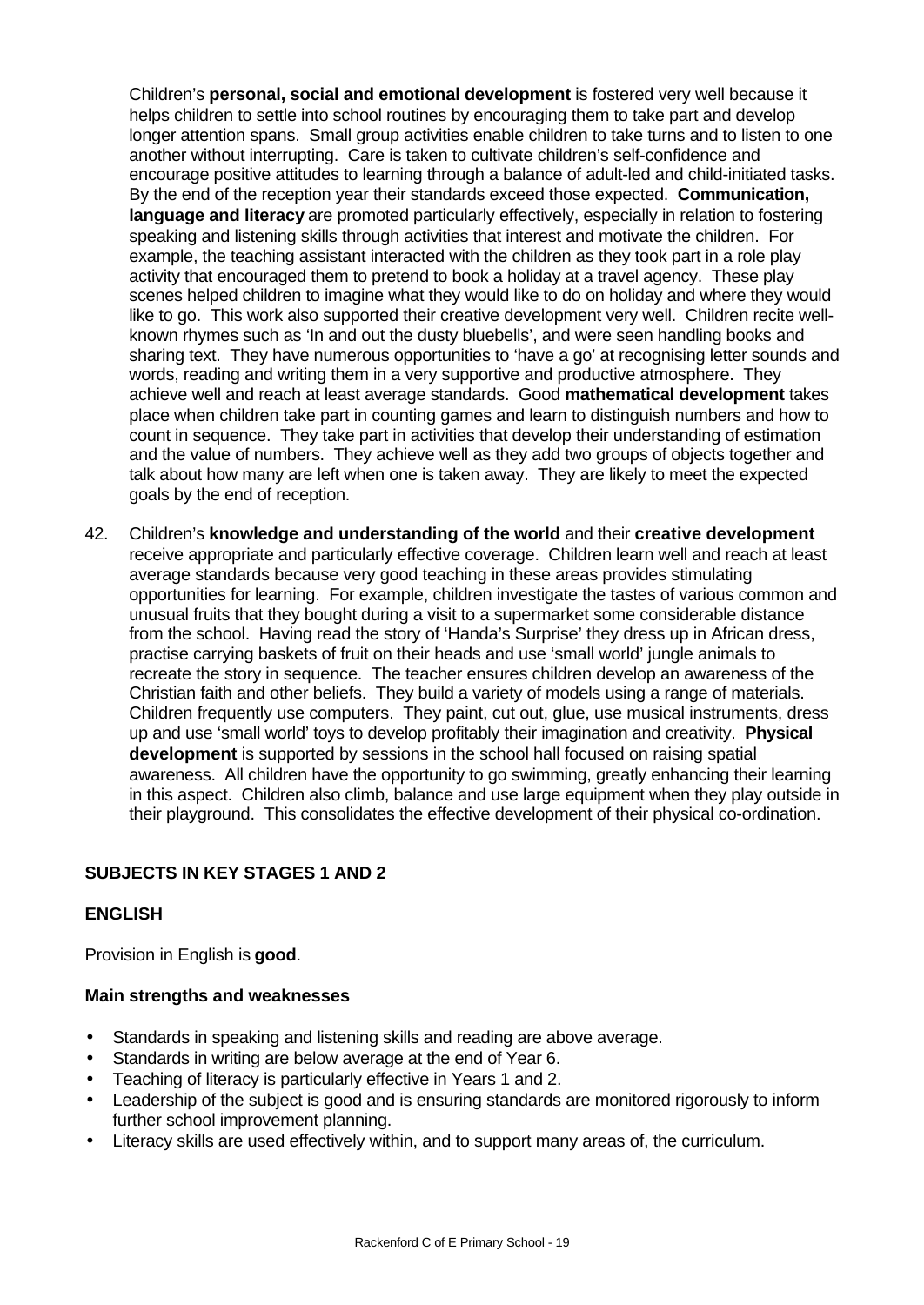### **Commentary**

- 43. In speaking and listening standards are above average throughout Years 1 to 6. The school makes certain that there are many good opportunities for discussion with the teacher, the teaching assistants and each other and this ensures above average standards. This was in evidence when younger pupils in Class 1 talked about their recent visit to a local 'Care Village'. Their lively and knowledgeable conversation enabled them to prepare for writing a recount of their impressions of the village and the people they met. They were also able to recall their feelings as they visited an old castle on their walk on the nature trail. In the junior class a great deal of attention is given to getting pupils to engage in worthwhile discussions. The level of debate was impressive when Year 6 pupils decided the most important features to include when constructing an argument for and against the wearing of bicycle helmets. This work also served to provide them with their own success criteria for assessing the quality of their written work and thus supported their learning effectively.
- 44. In 2003, reading standards at the end of Year 6 for pupils who had been at the school for all their primary education were high. Two-thirds reached standards beyond those expected. Reading standards are currently above average in both Year 2 and Year 6. Younger pupils in Class 1 make good progress and achieve well. Comments about what pupils need to do to improve are recorded systematically and comprehensively in reading diaries. Parents have access to and contribute to these records so they are kept well informed and they can and do help their children to make progress. Pupils in Class 2 are achieving satisfactorily. Teaching assistants enable pupils to read aloud and more frequently. This gives pupils additional opportunities to discuss the plots or events described in their books, thus supporting learning appropriately. The school has introduced a daily 'rotation' of activities in Class 2 that supports effectively the development of literacy skills including those that focus on reading.
- 45. Inspection evidence shows standards in writing in Year 2 to be average but in Year 6 they are below average. Pupils achieve well in the younger class and satisfactorily overall in the older one. Standards in writing seen in Years 5 and 6 during the inspection were below average. They have been influenced to some extent by the number of pupils who have joined the school during the course of their primary education and those who have special educational needs. Currently, in Class 2, standards in Years 3 and 4 are better than those in Years 5 and 6. This is partly because the number of pupils with special educational needs is higher in the two older year groups. It is also because the strategies for improving the teaching of writing, introduced by the headteacher upon her arrival at the school and supported by the local education authority, are taking longer to have an impact on standards, achievement and teaching in general. It is also noticeable that the influence of the good and often very good teaching in Years 1 and 2 has yet to filter through to the oldest year groups in the school. Literacy lessons in Years 3 to 6 are not always as productive as in Years 1 and 2 as teachers have to ensure the needs of four year groups of pupils in one class are met. Although planning is very thorough, the management of lessons means that some groups have to wait to get started on their work and this slows the pace of learning in some lessons.
- 46. Progress has been made in raising achievement but it is better in Years 1 to 4 than in Years 5 and 6. The specific areas of work associated with the National Literacy Strategy such as 'Progression in Phonics' and 'Grammar for Writing' are gradually gaining ground but some older pupils' spelling standards still show a definite lack of an established awareness of basic spelling patterns. Some pupils' use of spelling techniques and punctuation are still not sufficiently established in the older class.
- 47. Teaching is good and often very good for pupils in Years 1 and 2. It is satisfactory for those in Years 3 to 6. Teachers ensure all pupils know what they are going to learn in a lesson. Pupils practise a new skill and then reflect on the progress they have made during a profitable review at the end. Teaching assistants are usually effective although they could be more productively deployed during introductions to lessons in Class 2. Pupils with special educational needs receive good support and this makes certain they achieve well. Teachers' marking is usually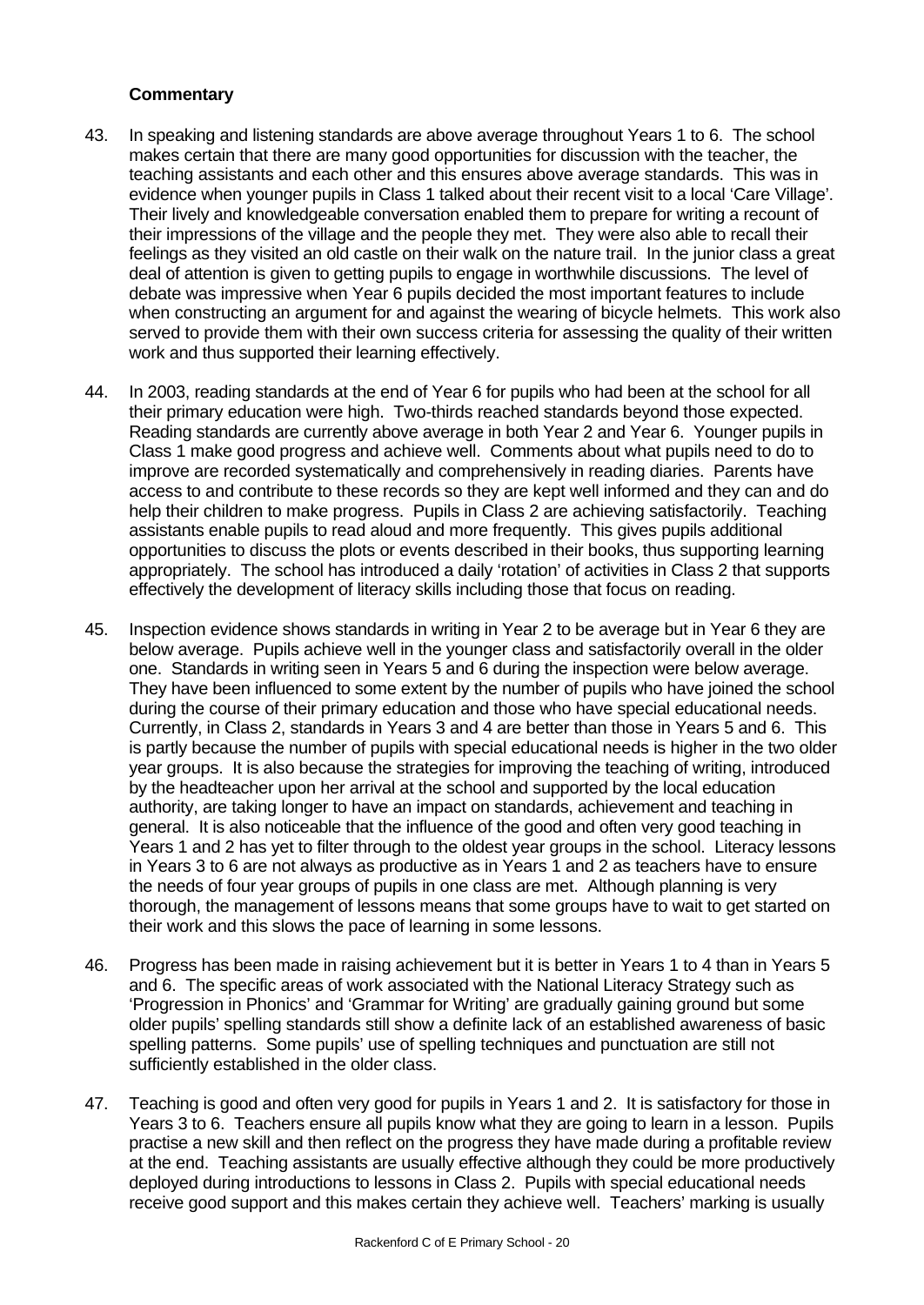detailed and helpful to pupils. This, alongside very helpful discussions with individual pupils, ensures that they know what to do to improve their work further. Their progress is tracked very carefully and teachers use the information they gather about each pupil's progress to make sure that the next steps in learning are identified and each and every pupil's needs are recognised and planned for. Satisfactory teaching and learning ensures higher attaining pupils achieve as expected.

48. Since her arrival at the school the headteacher has introduced systems and strategies to improve standards. Lessons have been monitored and points for development noted and acted upon. These are having a significant and positive impact. The school has developed the use of 'Progress Books'. These are completed once a term and show that standards in writing are rising. Improvement since the previous inspection has been satisfactory.

#### **Language and literacy across the curriculum**

49. These areas are being promoted well in many curriculum areas. Work on display around the school and in portfolios illustrates especially productive links with ICT, religious education, design and technology, science, geography and history. The leaflets produced by Class 2 to promote a scheme to raise money for the blind are especially eye-catching and detailed and show a good standard and purpose for writing.

## **MATHEMATICS**

Provision in mathematics is **satisfactory.**

#### **Main strengths and weaknesses**

- Standards are above average and achievement is good in Year 2.
- Pupils' problem solving and reasoning skills are insufficiently developed throughout the school and result in below average standards in Year 6.
- Teaching has strengths in Years 1 and 2.
- Monitoring of teaching is not sufficiently robust.

#### **Commentary**

- 50. Standards are above average in Year 2, and below average in Year 6. Over the past two years the results from tests in Year 2 have been very good. Pupils in Years 1 and 2 achieve well and make good progress as a result of consistently good teaching. Over the past four years the test results in Year 6 have shown considerable fluctuation, with very high standards being achieved in three out of the four years. Although these fluctuations are expected with such small numbers of pupils in each year, there are other reasons for the current below average standards. Years 5 and 6 have a very high proportion of pupils with special educational needs and this is affecting overall but not individual standards of attainment. In addition to this, there are some specific weaknesses in using and applying mathematical knowledge and understanding which is preventing pupils reaching higher levels of attainment. Overall, pupils' achievement and progress are satisfactory in Years 3 to 6. Standards in Years 3 and 4 are relatively much higher.
- 51. Basic skills in using number and in data handling are well established and there are some good examples of these being used in different subjects. In Years 3 to 6, pupils' skills in solving problems, particularly those which require a number of steps or the use of algebra, are underdeveloped. Pupils across this age range are hesitant in using mental skills to work out answers and quickly resort to written methods. Although teaching of mental skills in the first part of mathematics lessons is broadly satisfactory, higher attaining pupils' thinking is not always sufficiently well extended and this results in them using inefficient methods to calculate answers. In Years 1 and 2 there are some good examples of pupils using jottings to explore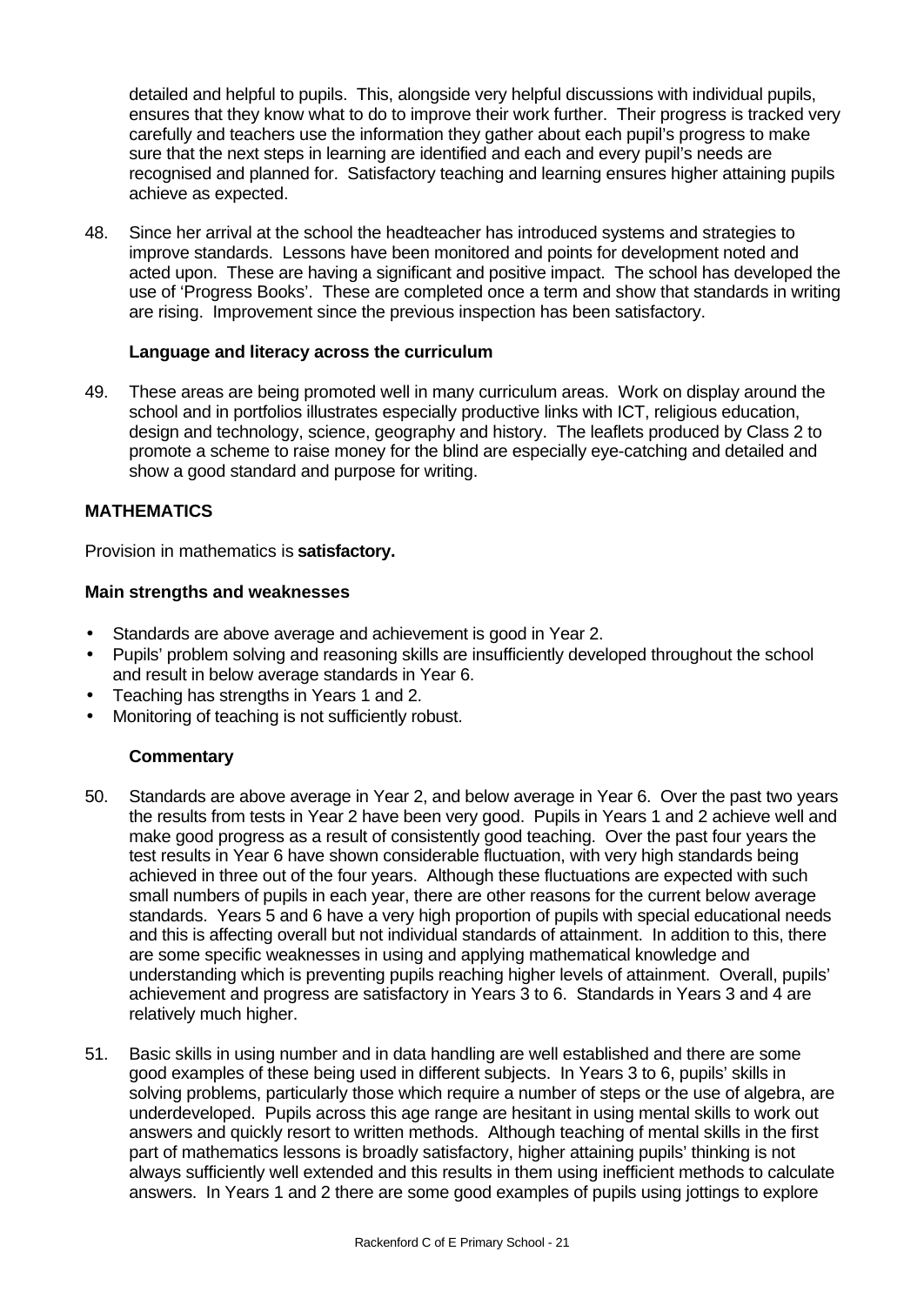a range of solutions to a given problem but these are not evident in Years 3 to 6. There is effective use of computers in classes to support the development of particular mathematical skills.

- 52. The school has responded to the unusually high distribution of pupils with special educational needs by ensuring that extra support is provided through teaching assistants. This support is mostly effective as it results in pupils receiving additional attention and support. However, sometimes progress is hindered because pupils have to wait for each other before moving onto the next task. Overall, pupils with special educational needs make satisfactory progress.
- 53. The quality of teaching is satisfactory. In Years 1 and 2 it is good where there is particularly effective support from teaching assistants who are skilled in extending the understanding of the pupils. Throughout the school there is a secure learning environment in which the pupils are confident to contribute. Pupils have good attitudes and work hard. The recent introduction of the interactive whiteboard into Class 2 is a powerful support to learning. For example, when looking at different capacities the teacher was able to explore change of scale and proportions of different quantities very efficiently with pupils.
- 54. Teaching in both classes is shared between more than one teacher and this works particularly well in Years 1 and 2 as the teachers have a very good understanding of the needs of individual pupils and plan well. In Years 3 to 6 this link not as strong and there are sometimes different expectations of what pupils can achieve, such as the lack of challenge in the first part of lessons. Therefore, whilst there is a good understanding about the strengths and weaknesses of pupils and detailed records of their progress made, the established monitoring of teaching is not sufficiently robust. Leadership of the subject is firm and clear. The school improvement plan identifies, with great clarity, the areas needing to be improved and is a very useful development tool. Pupils have some understanding about how well they are doing but on a day-to-day basis they are not clear about what they need to do to improve. Overall, improvement since the previous inspection is satisfactory.

#### **Mathematics across the curriculum**

55. The basic use of number across the curriculum is good. There are good opportunities for measuring and recording results in tables in science. ICT is used well to support the drawing of graphs.

#### **SCIENCE**

Provision in science is **good**.

#### **Main strengths and weaknesses**

- Progress and achievement is good across the school.
- Teaching is consistently good.
- Investigative science is well planned throughout the curriculum.
- The good leadership of the subject makes certain that plans for further improvement are clearly identified.
- Pupils' understanding of their own progress and achievement is underdeveloped.

#### **Commentary**

56. Standards are above average in Year 2 and average in Year 6. Pupils make good progress and achieve well across the school as a result of consistently good teaching. Overall, but not individual, standards are affected by the very high proportion of pupils with special educational needs in Years 5 and 6. Over the past three years, the results from tests in Year 6 have been very high and for the past two years, better than those in English and mathematics. A strong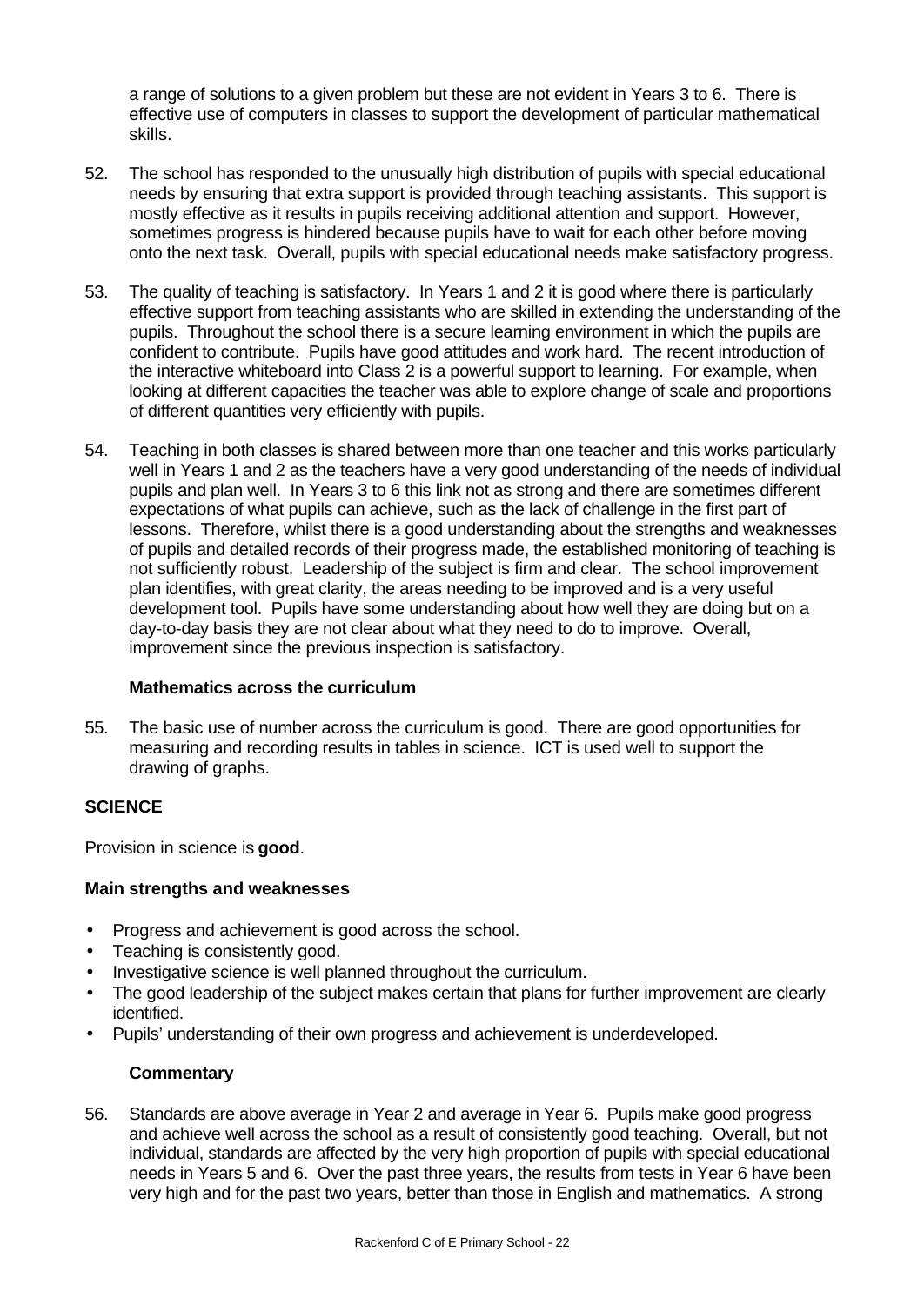feature of the teaching which is helping pupils to achieve these high standards is the very good approach to investigative science. This has captured the interest of the pupils and laid a solid base from which they can develop their understanding.

- 57. Pupils are given many good opportunities to plan, carry out and evaluate the results from investigations. There is a good range of these. Pupils are asked to predict what they think might happen and explain why. Year 3 to 6 pupils collect data to find out how pulse rates are affected by exercise. They draw graphs showing how long it takes for the pulse rates to return to their original values. Older pupils use what they know to explain patterns in data. For example, pupils in Years 4 to 6 could link energy expended during exercise to increases in heart rate and the size of different muscles used. Younger pupils share their ideas with the support of the teacher about why roots need to be big or small.
- 58. The questioning approach of teachers has developed pupils who are very confident and eager to explain what they know. In Class 1 there is very good use of discussion to develop pupils' ideas about the purpose of roots in plants. Prompted by some very skilful questioning by the teacher, pupils make very good progress in developing ideas about the size and function of roots. Teaching assistants are deployed well and help pupils make careful observations. Pupils show a growing awareness of conservation and the need to look after the environment. New vocabulary is carefully introduced and used well. In Class 2, pupils plan together confidently and independently. Pupils with special educational needs are given good support from teaching assistants. They are achieving well as are higher attaining pupils. Teaching is well planned and the interactive whiteboard used effectively to display results gained from investigations.
- 59. Overall, leadership and management of the subject are good. Analysis of tests in Year 6 is comprehensive. The use of ICT is profitable; there are several examples where pupils have used data handling programmes to present their work. There is an effective plan for further improvement, principally focusing on the further use of ICT. The subject is well supported by visiting speakers and visits. The school has maintained a strong focus on developing pupils' investigative skills consistently as they move through the school and this has helped to promote the high standards.
- 60. The school keeps data which maps progress from Year 2 to Year 6 and this shows that pupils of differing abilities are making good progress and achieving well. More helpful information which can be used to track progress and analyse how individuals can improve is not yet in place. Although the pupils are clear about what they are expected to learn in lessons, their understanding of what they need to do next to improve is underdeveloped. Therefore, their involvement in their own learning is sometimes superficial. Progress since the previous inspection is good and has resulted in higher standards at the end of Year 2.

#### **INFORMATION AND COMMUNICATION TECHNOLOGY**

Provision in information and communication technology (ICT) is **satisfactory**.

#### **Main strengths and weaknesses**

- Standards are average through Years 1 to 4 but higher level skills have not had time to develop through to the oldest pupils and standards at the end of Year 6 are below average.
- Planning for further development is very good.
- The use of information and communication technology across all curriculum areas is developing well.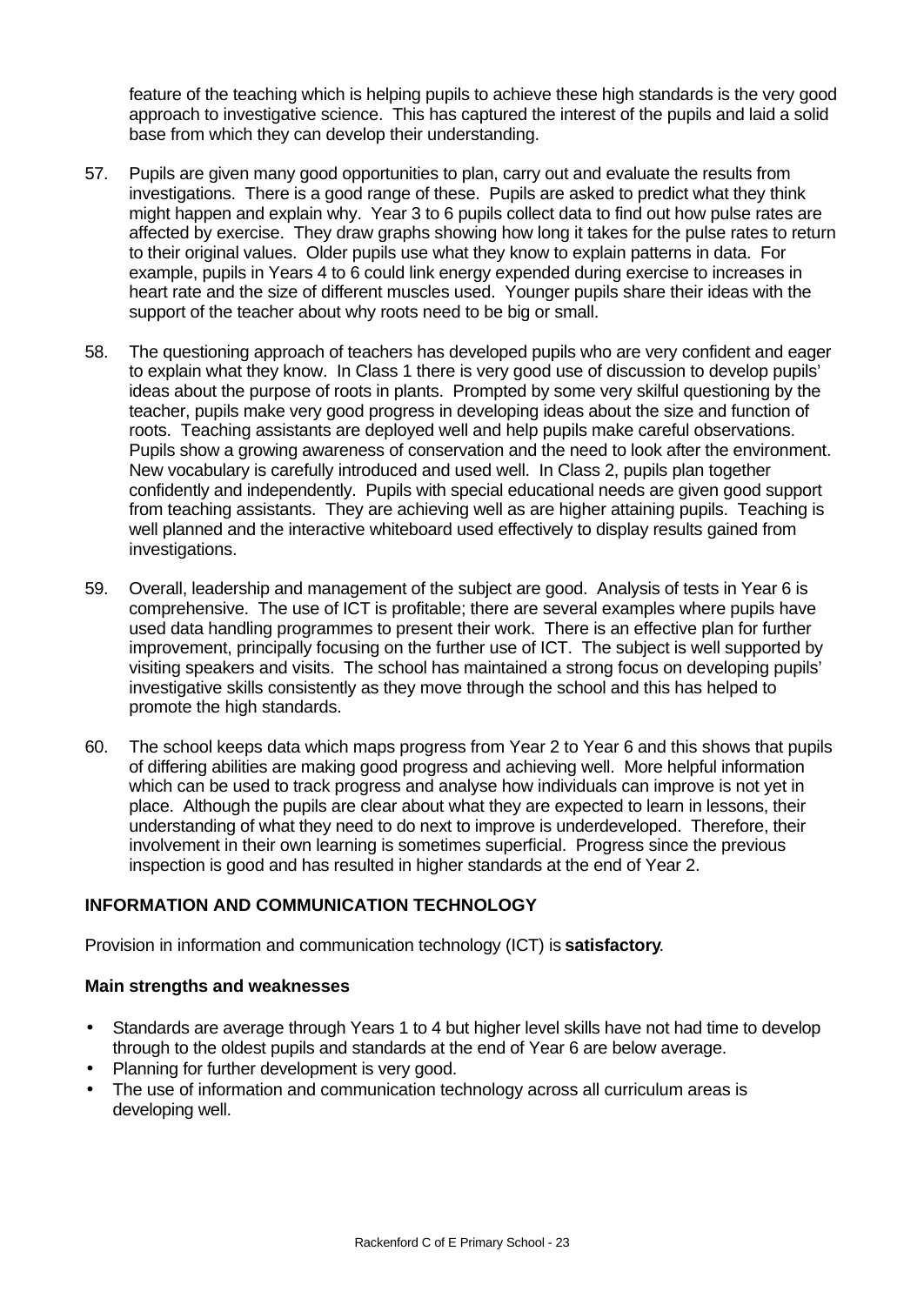#### **Commentary**

- 61. Standards in ICT are average in Year 2 and below average in Year 6. Pupils have appropriate basic skills. Some aspects of the subject are underdeveloped and this is particularly evident in Years 5 and 6. This is partly because recent improvements in the provision have not yet had time to work through to these older years but also because the teaching of higher level skills in the school is not yet secure. E-mail is underused and pupils' understanding of the use of spreadsheets is limited. Higher attaining pupils and those with special educational needs are making satisfactory progress. Both boys and girls have positive attitudes to the subject.
- 62. From looking at samples of pupils' work, talking with pupils and watching them use ICT in various lessons, it can be seen that, overall, teaching and pupils' achievement are satisfactory. During the inspection, in the one lesson of ICT that was observed, pupils took turns at programming a 'Roamer' to move about the room. The pupils recalled previous learning well and confidently predicted how far the 'Roamer' would travel. They showed good understanding of how to enter instructions and contributed enthusiastically to class discussion. The teaching assistant supported a small group of younger pupils well.
- 63. Good management has ensured that funding available to develop the subject has been well spent. Since the previous inspection, hardware and software have been upgraded and the addition of an interactive whiteboard has significantly improved resources to support wholeclass teaching. The school improvement plan correctly identifies ICT as an area for further development and highlights the specific actions required to raise standards at the end of Year 6. The objectives and strategies to be used in the plan are clear. There has been satisfactory development since the previous inspection.

#### **Information and communication technology across the curriculum**

64. Discussion with the pupils and work samples indicate that the use of different programmes is well established to support learning in many areas of the curriculum. For example, good use was seen of data handling in science, different colour and brush techniques in art, and 2D rotation and reflection in mathematics. In teaching, the interactive whiteboard is used well to support pupils' understanding of scale.

#### **HUMANITIES**

- 65. **Religious education** was inspected separately by the Section 23 inspector and history and geography were sampled. Few examples of geographical work were seen during the inspection. There is a brief action plan for **geography** which aims to develop the use of ICT and ways of recording. A review of the scheme of work is also planned. The French trip every other year provides good opportunities for pupils' understanding of different places to be developed.
- 66. In **history**, evidence shows that there is a wide range of work. Year 2 pupils compare the Victorian schoolroom with that of today. They identify and sequence the major events in the life of Florence Nightingale. Role play is used to develop the pupils' awareness of different types of clothing worn by a variety of people during their everyday life. Older pupils use ICT to write about the Ancient Greeks. There are some good examples of extended writing for different purposes. The archaeological workshop enables pupils to learn directly from studying artefacts and pupils present findings in tables and graphs. The school trip to France included a visit to Normandy. This provides an effective and powerful link to the study of World War 2.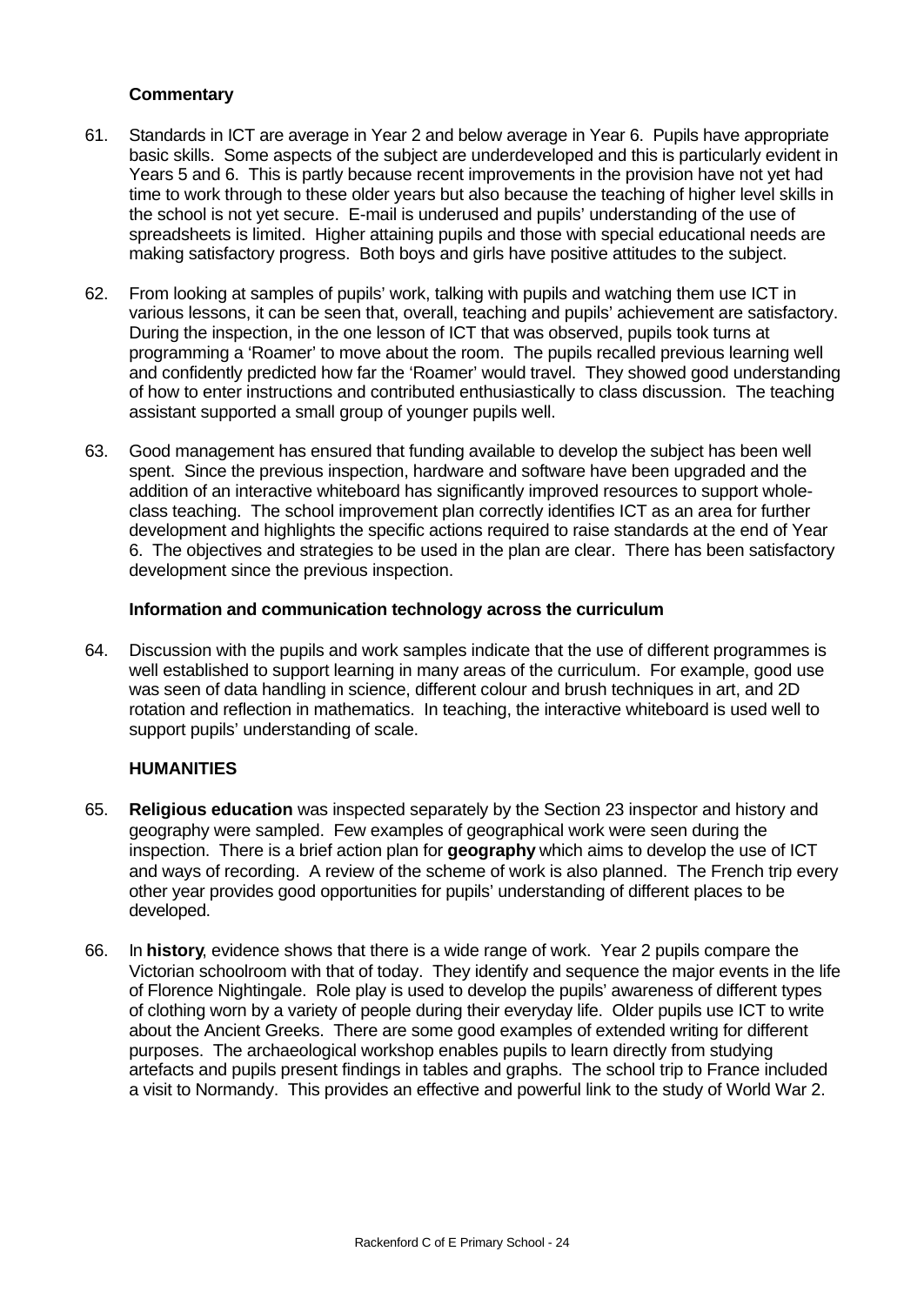## **CREATIVE, AESTHETIC, PRACTICAL AND PHYSICAL SUBJECTS**

- 67. Music is reported fully but as no lessons were seen in art and design, design and technology or physical education it is not possible to report on overall provision in any of these areas. Planning, evidence around the school and talking with pupils suggests appropriate coverage of the curriculum.
- 68. In **art and design,** displays illustrate a range of techniques and use of different media including clay and a range of fabrics, paints, crayons and pastels. For example, pupils in Class 2 produced good quality pencil drawings using shade and tone after having studied the work of Picasso. In Class 1 a display of pupils' observational drawings and paintings of flowers and plants suggest above average standards. The display in the school hall to illustrate the Easter story and the parable of the Good Samaritan shows work of a good standard; pupils are able to use 'wash' techniques and pay very close attention to detail in their illustrations whilst linking their art work with religious education. Pupils benefit from studying the work of people such as the Cornish artist, Tony Hudson, and his drawings of African scenes. Pupils studied these when they learnt about the 'Tear Fund'. They gained further awareness of different cultures as they examined drawings of women collecting water from wells and gathering food.
- 69. In **design and technology**, pupils study a range of materials and work on projects using textiles, materials and food. Photographs and evidence around the school suggest a satisfactory coverage of the curriculum that enables pupils to learn well and achieve standards that are at least in line with national expectations. Examples of masks on display indicate standards to be often above those expected. Pupils have additional opportunities to work with specialists to produce willow sculptures and puppets that are of a very high quality. A project on designing a colourful and tasty 'fruit kebab' showed pupils following the whole design process and evaluating the outcomes of their work at the end. Links with literacy are clearly seen and are good when pupils produce moving pictures to illustrate the stories they have written.
- 70. In **physical education,** pupils are given appropriate experiences that ensure they are well supported in their learning and they cover all areas of the curriculum at least satisfactorily. In spite of the restricted size of the hall and the lack of a grassed area on the school site, teachers put a great deal of effort into ensuring pupils are given many additional sporting opportunities, even though some of these have to take place away from the school itself. All pupils, including the reception children, attend swimming lessons. Links with the local High School and commitment to the 'Fit to Succeed' project have a beneficial impact on pupils' learning and their achievement. Parents lend their support to give pupils additional opportunities by running clubs such as netball, hockey and 'tag-rugby'. The regular events such as the outdoor residential visit and the Exmoor challenge extend and enhance pupils' learning in this area very well. Dance provision is supported effectively by visits from, for example, an Indian Dance company.

## **Music**

Provision in music is **very good**.

## **Main strengths and weaknesses**

- Teaching is good with some very strong features ensuring that pupils are enthusiastic about their learning.
- Pupils display good musical capability on a very wide variety of instruments.
- The knowledge, enthusiasm and commitment of the very good subject leader are developing this area particularly effectively.
- The music curriculum is supported and enhanced very well by an impressive range of additional opportunities.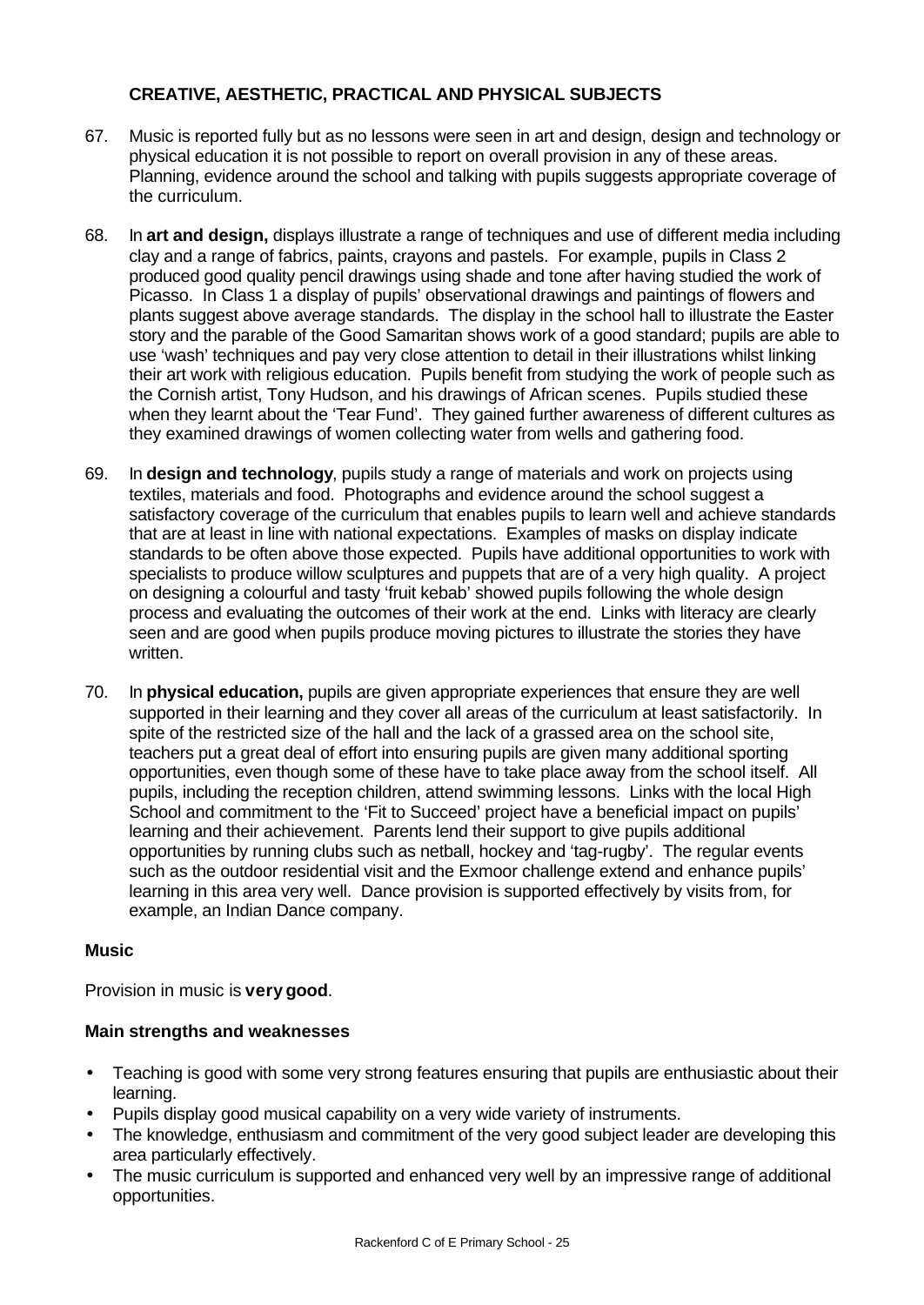#### **Commentary**

- 71. Evidence gathered from lessons, school documentation and talking with pupils shows that this area is of significant importance to the school. Standards are above expectations at the end of both Year 2 and Year 6 and there have been significant improvements since the previous inspection. All pupils achieve well.
- 72. Teaching is good with some very strong features because teachers have thorough subject knowledge and make sure pupils learn skills in a purposeful and progressive way. Lessons are pitched appropriately with a considerable amount of challenge and take account of prior learning thus ensuring good progress. The emphasis on this area of the curriculum means that all pupils are given the opportunity to play an instrument and almost all respond to the invitation positively. Pupils are acquiring new skills and further developing others as they play, for instance, keyboards in class lessons and guitars with a visiting tutor. They have all been taught to play the recorder and their developing passion for music was illustrated to an inspector when a group of four Year 6 pupils explained enthusiastically that one played the flute, another the guitar, a third the baritone and the fourth the piano, guitar and the clarinet.
- 73. There is a wide selection of good quality instruments available to pupils. In assemblies and class lessons pupils sing tunefully. Older pupils can follow a musical score as they sing and discern the difference between a tone and a semi-tone. They are given the opportunity to listen to and comment upon a range of styles of music. Younger pupils play instruments and take part in singing games and rhymes so they learn about pitch and rhythm appropriately. Their good knowledge of music was illustrated by an impressive recall of 'Peter and the Wolf' and the identification of the different instruments in the orchestra portraying the story and their role. They could also distinguish pitch as they experimented with different types of elastic bands stretched over boxes with holes in them. During this session all pupils progressed well.
- 74. The subject co-ordinator is committed to her subject. She has established thorough and effective planning for the school with the support of a newly introduced published resource. She ensures that pupils are given many opportunities to enjoy music. For instance, they select and play their own choice of music on CDs. This was seen as they cleared up the hall after lunch.
- 75. Pupils take part in a variety of musical events when they perform to an audience. Concerts and whole-school productions, such as of 'Yanamamo', are a particularly strong feature of the school's work and give pupils the opportunity to celebrate their good achievements and learn even more about musical composition and performance. The school ensures that additional tuition is available to pupils. It also encourages and broadens pupils' experiences by inviting musicians to school, as when an Indian Dance group visited, and they are taken to listen to live orchestras.

#### **PERSONAL, SOCIAL AND HEALTH EDUCATION AND CITIZENSHIP**

76. Lessons were not seen in this area of the school's work, therefore no judgements can be made about overall provision. However, the school sees this aspect of its work as an extremely important area of the curriculum. It is delivered in specifically allocated time slots and through other subjects. The overall programme for **personal, social and health education** is very good and includes work on keeping safe, medicines and drugs and sex education. Healthy living and the effects of drugs are covered well. The school is part of the 'Fit to Succeed' project and pupils' enthusiasm for healthy food was seen during break times when they happily chose raw carrot, fruit and bread sticks as their mid-morning snacks.